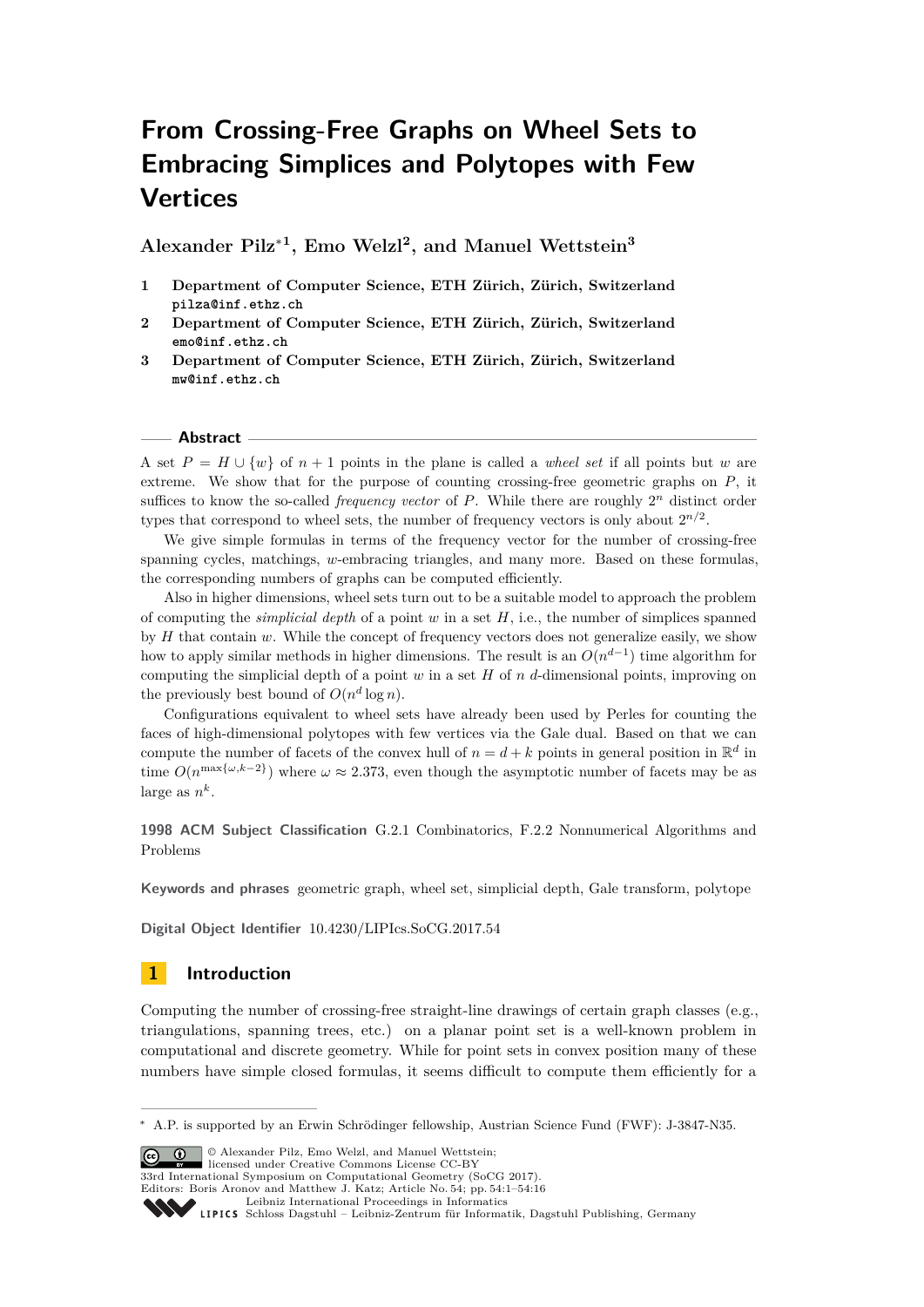## **54:2 From Crossing-Free Graphs on Wheel Sets to Embracing Simplices**

given general point set, or to provide tight upper and lower bounds. In this work, we provide means for solving these problems for a special class of point sets which we call wheel sets.

Let  $P = H \cup \{w\}$  be a set of  $n + 1$  points in the plane. Unless stated otherwise, P is assumed to be in general position and the points in *H* are assumed to be extreme (i.e., part of the boundary of the convex hull of *P*). *P* is in *convex position* if all points including *w* are extreme, and *P* is a *wheel set* if all points except *w* are extreme. If *P* is either of them, then we call it a *conowheel set*. We denote by  $P_{con}$  a concrete set in convex position (say, the vertex set of a regular  $(n+1)$ -gon) and by  $P_{\text{bar}}$  a *barely-in wheel set* (i.e., *H* is the vertex set of a regular *n*-gon and *w* is sufficiently close to an edge *e* of the *n*-gon in such a way that *w* is in the interior of every triangle spanned by *e* and a third point of *H*).

The numbers of triangulations and pseudo-triangulations on wheel sets [\[24\]](#page-14-0), as well as perfect matchings [\[26\]](#page-14-1), have been studied before. Our work generalizes these approaches. Wheel sets have also been used to represent vectors in the investigation of high-dimensional polytopes with few vertices; already in the 1960s, Perles counted the number of combinatorially different wheel sets (as reported by Grünbaum [\[15\]](#page-14-2)). In the terminology of modern discrete geometry, these correspond to the different order types of wheel sets.

**Order types.** The *order type* of a point set P is a combinatorial description that assigns an orientation (either clockwise or counterclockwise) to every ordered triple of points. Two point sets are said to have the same order type if there exists a bijection between the two sets that preserves these orientations [\[13\]](#page-14-3). We follow the practice of considering two point sets to have the same order type if there exists a bijection that reverses all orientations.

Many combinatorial properties of a point set can be recovered from its order type. In particular, the order type determines whether two segments with endpoints in *P* cross, and whether a given point in  $P$  is extreme. It is not hard to see that all sets in convex position have the same order type. However, the same is not true for wheel sets.

<span id="page-1-1"></span>**Findment [1](#page-1-0).** The number of distinct order types of conowheel sets of size  $n + 1$  is<sup>1</sup>

$$
\frac{1}{4n} \sum_{2\nmid k|n} \varphi(k) 2^{n/k} + 2^{\lfloor (n-3)/2 \rfloor} = \Theta(2^n/n) .
$$

The above formula has been obtained first by Perles (as stated, without proof, in [\[15,](#page-14-2) Chapter 6.3]) for the number of simplicial polytopes with few vertices, and we explain the connection to wheel sets in Section [4.](#page-9-0) Perles also counted the number of equivalent so-called *distended standard forms of Gale diagrams*, which basically correspond to wheel sets with different order types. In Section [2](#page-3-0) we describe this correspondence.

**Frequency vectors.** While the order type of a point set determines the set of crossing-free geometric graphs on it, we show in Section [3](#page-5-0) that we can rely on the following, coarser classification when only considering wheel sets.

Let  $P = H \cup \{w\}$  be a conowheel set and let  $h \in H$  be arbitrary. Let  $I(h)$  denote the number of points strictly to the left of the directed line going from  $w$  to  $h$ , and let  $r(h)$ denote the number of points strictly to the right of that line. The *frequency vector* of *P* is the vector  $F(P) = (F_0, F_1, \ldots, F_{n-1})$  where  $F_i$  is the number of points  $h \in H$  satisfying  $|I(h) - r(h)| = i$ . Consider the following examples for  $n = 7$ .

$$
F(P_{\text{con}}) = (1, 0, 2, 0, 2, 0, 2)
$$
\n
$$
F(P_{\text{bar}}) = (1, 0, 2, 0, 4, 0, 0)
$$

<span id="page-1-0"></span><sup>&</sup>lt;sup>1</sup> Here,  $\varphi(k)$  denotes Euler's totient function, which counts the integers coprime to k that are at most k.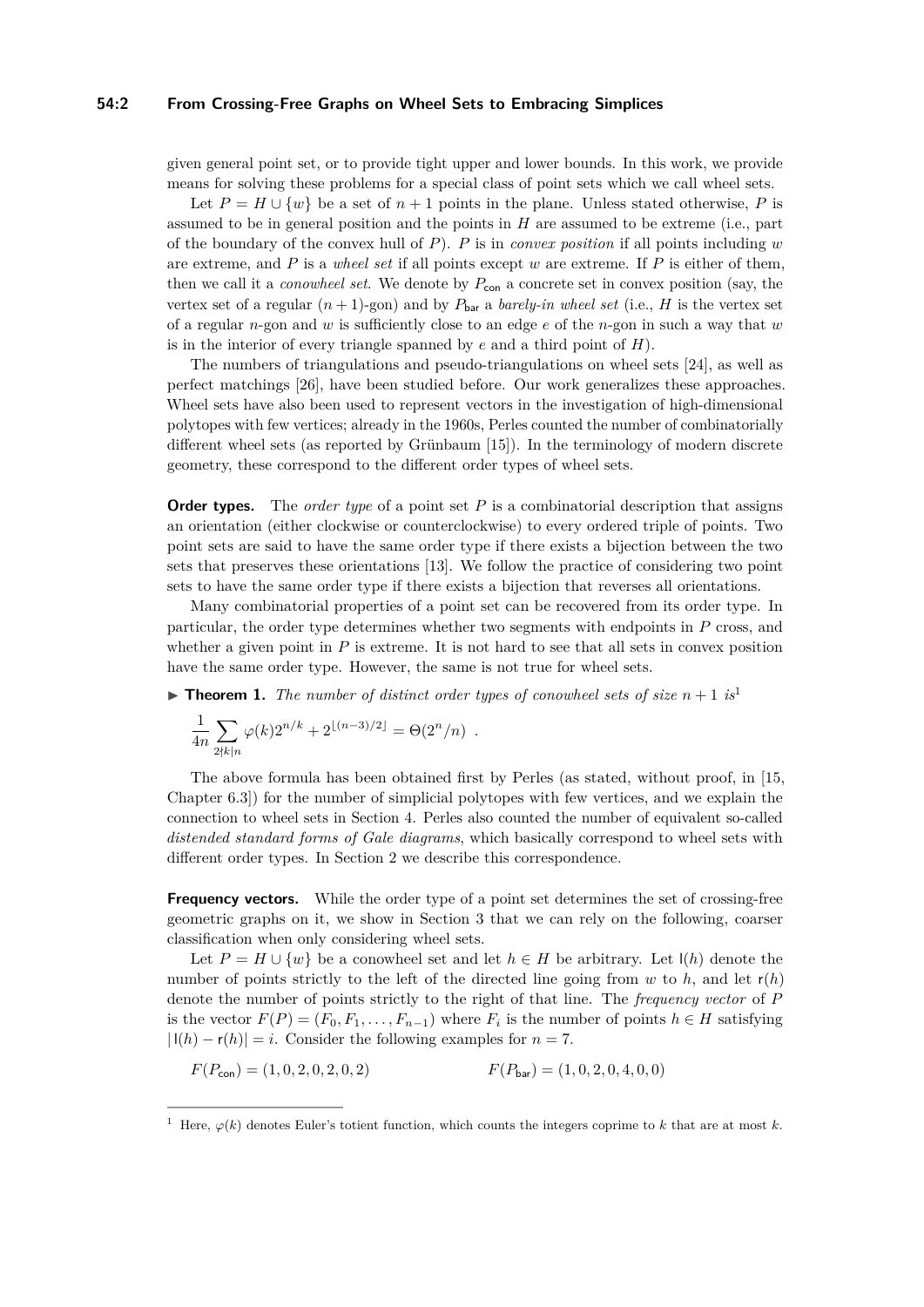Note that the frequency vector can be computed in  $O(n \log n)$  time by radially sorting *H* around *w*. It is also clear that the order type determines the frequency vector. However, the opposite is not true. In Section [2,](#page-3-0) we give a complete characterization of frequency vectors, which allows us to conclude the following.

<span id="page-2-1"></span>**► Theorem 2.** For any  $n \geq 1$ , the number of frequency vectors realizable by a conowheel set *over*  $n + 1$  *points is exactly*  $2^{\lceil n/2 \rceil - 1}$ *.* 

Given that the number of frequency vectors is significantly smaller than the number of order types, it is unclear how much the frequency vector reveals about a conowheel set. However, we will show that for the purpose of counting crossing-free structures it is both sufficient and necessary.

Moreover, there is again a connection to simplicial polytopes with few vertices. In Section [4,](#page-9-0) we show that the number of frequency vectors is equal to the number of *f*-vectors of polytopes in  $d$ -space with at most  $d+3$  vertices (including the empty polytope). The latter has been calculated by Linusson [\[17\]](#page-14-4) using a sophisticated counting of so-called *M*-sequences.

**Geometric graphs.** A *geometric graph* on *P* is a graph with vertex set *P* and edges drawn as straight segments between the corresponding endpoints, and it is *crossing-free* if no two edges intersect in their respective relative interiors.

There exists a vast literature that is concerned with counting these crossing-free structures on specific point sets or proving extremal upper and lower bounds [\[3,](#page-13-0) [27,](#page-14-5) [28,](#page-14-6) [29\]](#page-15-1). One comparatively simple case is if *P* is in convex position. In that case, counting triangulations is a classical problem that goes back to Euler, and it gives rise to the famous Catalan numbers. For many other families of graphs (such as perfect matchings and spanning trees), simple closed formulas can be obtained as well [\[7,](#page-14-7) [11,](#page-14-8) [22\]](#page-14-9).

Randall et al. [\[24\]](#page-14-0) were the first to consider geometric graphs on wheel sets. They found the extremal configurations for triangulations and pseudo-triangulations by using an argument that involves continuously moving the extra point *w*. The case of perfect matchings has been studied by Ruiz-Vargas and Welzl [\[26\]](#page-14-1). The next theorem is a generalization of a result from their paper.

In the following, let  $\mathcal G$  be a set of abstract (unlabeled) graphs with  $n+1$  vertices, and let  $n\mathsf{b}_G(P)$  denote the number of crossing-free geometric graphs on P which are isomorphic to a graph in G. In other words,  $nb_G(P)$  is the number of non-crossing straight-line embeddings of graphs in  $G$  on  $P$ .

<span id="page-2-0"></span>**► Theorem 3.** *thmggraph Let* G *be arbitrary, and let*  $P = H \cup \{w\}$  *be a conowheel set of size*  $n + 1$ *. Then,*  $nb_G(P)$  *depends only on the frequency vector*  $F(P) = (F_0, F_1, \ldots, F_{n-1})$ *. More concretely,*

$$
\operatorname{nb}_{\mathcal{G}}(P) = \gamma_n - \frac{1}{2} \sum_{h \in H} \lambda_{\mathsf{I}(h), \mathsf{r}(h)} = \sum_{k=0}^{n-1} F_k \Lambda_k ,
$$

*where*  $\gamma_n$  *and*  $\lambda_{l,r} = \lambda_{r,l}$  *are integers and*  $\Lambda_k$  *are rationals depending on*  $\mathcal{G}$ *.* 

While the latter formula in the above theorem makes the dependency on the frequency vector more obvious, the former will turn out to be more natural. The latter formula follows from the former simply by putting  $\Lambda_k = \gamma_n/n + 1/2 \cdot \lambda_{(n+k-1)/2,(n-k-1)/2}$ .

We give just one example here, which at the same time makes the connection to the later parts of the paper. Let  $\mathcal{G} = \{K_4^{\cdots}\}\$ , where  $K_4^{\cdots}$  is obtained by adding  $n-3$  additional isolated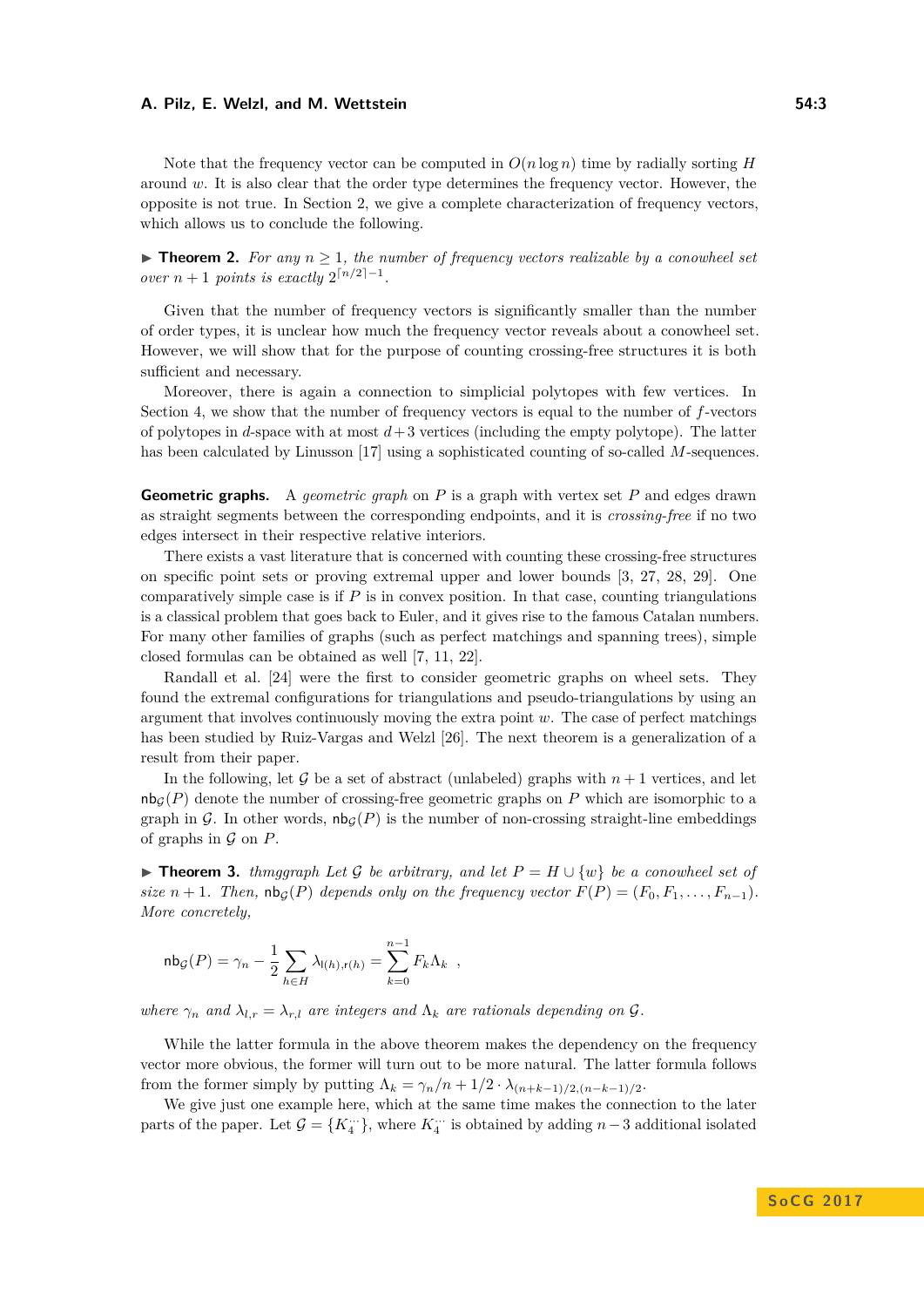## **54:4 From Crossing-Free Graphs on Wheel Sets to Embracing Simplices**

vertices to the complete graph *K*4. The following formula is obtained alongside Theorem [3](#page-2-0) in Section [3.](#page-5-0)

<span id="page-3-1"></span>
$$
\mathsf{nb}\mathsf{g}(P) = \binom{n}{3} - \frac{1}{2} \sum_{h \in H} \left( \binom{\mathsf{I}(h)}{2} + \binom{\mathsf{r}(h)}{2} \right) \qquad \text{for } \mathcal{G} = \{K_4^{\cdots}\}.
$$
 (1)

Observe that all non-crossing embeddings of  $K_4^{\ldots}$  on a given conowheel set  $P = H \cup \{w\}$ have the following property. One of the vertices of the underlying *K*<sup>4</sup> is mapped to the point  $w$ , while the other three vertices are mapped to three points which form a triangle that contains the extra point *w* in its interior. We thus get a rather simple formula for the number of *w-embracing triangles* (i.e., point triples in *H* whose convex hull contains *w*). Note that the set of *w*-embracing triangles does not change if we replace a point  $p \in H$  by a point  $p'$  on the ray starting at  $w$  and passing through  $p$ ; for counting  $w$ -embracing triangles, the approach for conoweel sets thus generalizes to arbitrary point sets. In other words, the formula in equation [\(1\)](#page-3-1) also counts the number of *w*-embracing triangles in an arbitrary point set *H* in general position. We note that the algorithm which counts *w*-embracing triangles in [\[25\]](#page-14-10) is essentially an implementation of equation [\(1\)](#page-3-1).

**Higher dimensions.** The concept of conowheel sets can be generalized to arbitrary dimensions, where we may again consider sets with at most one non-extreme point. However, even for counting *w*-embracing tetrahedra in 3-space, the ideas from the proof of Theorem [3](#page-2-0) do not generalize. Nevertheless, in Section [4](#page-9-0) we give a generalization of equation [\(1\)](#page-3-1). From that we obtain improved time bounds for computing the number of *w*-embracing simplices or, in other words, the *simplicial depth* of a point *w* (as defined in [\[18\]](#page-14-11)).

<span id="page-3-2"></span>▶ **Theorem 4.** *thmsimpldepth Let*  $d \geq 3$  *be fixed and let*  $H$  *be a set of*  $n$  *points in*  $\mathbb{R}^d$ *. Then, the simplicial depth of a point w in H can be computed in*  $O(n^{d-1})$  *time.* 

Again, this result is stated for arbitrary sets *H* and not for wheel sets only, as for the simplicial depth only the position relative to *w* is relevant. We further note that the algorithm generalizes to counting all *k*-element subsets of *H* whose convex hull contains *w*.

The simplicial depth of a point has attracted considerable attention as a measure of data depth. Several authors describe the calculation of the simplicial depth of a point in the plane [\[12,](#page-14-12) [16,](#page-14-13) [25\]](#page-14-10).  $O(n^2)$  and  $O(n^4)$  time algorithms for 3- and 4-space, respectively, are provided by Cheng and Ouyang [\[6\]](#page-13-1), who also point out flaws in previous algorithms in 3-space. Our result improves over the previously best known general  $O(n^d \log n)$  time algorithm for points in constant dimension *d* [\[2\]](#page-13-2). For arbitrary dimensions, the problem is known to be  $\#P$ -complete and *W*[1]-hard [\[2\]](#page-13-2).

The work by Perles aimed at counting the number of facets of high-dimensional simplicial polytopes with few vertices. Via the Gale dual, this number corresponds to the number of simplices embracing the origin in a dual point set. In Section [4,](#page-9-0) we show how to compute the number of facets of the convex hull of  $d + k$  points in general position in  $\mathbb{R}^d$  in time  $O(n^{\max\{\omega, k-2\}})$  (with  $O(n^{\omega})$  being an upper bound for matrix multiplication).

# <span id="page-3-0"></span>**2 Order Types and Frequency Vectors**

The purpose of this section is to give an explanation for Table [1.](#page-4-0) The latter contains the numbers of distinct order types and frequency vectors corresponding to conowheel sets of size  $n+1$ . For completeness, we have also included the corresponding numbers if equivalence over order types is defined to not include reflections.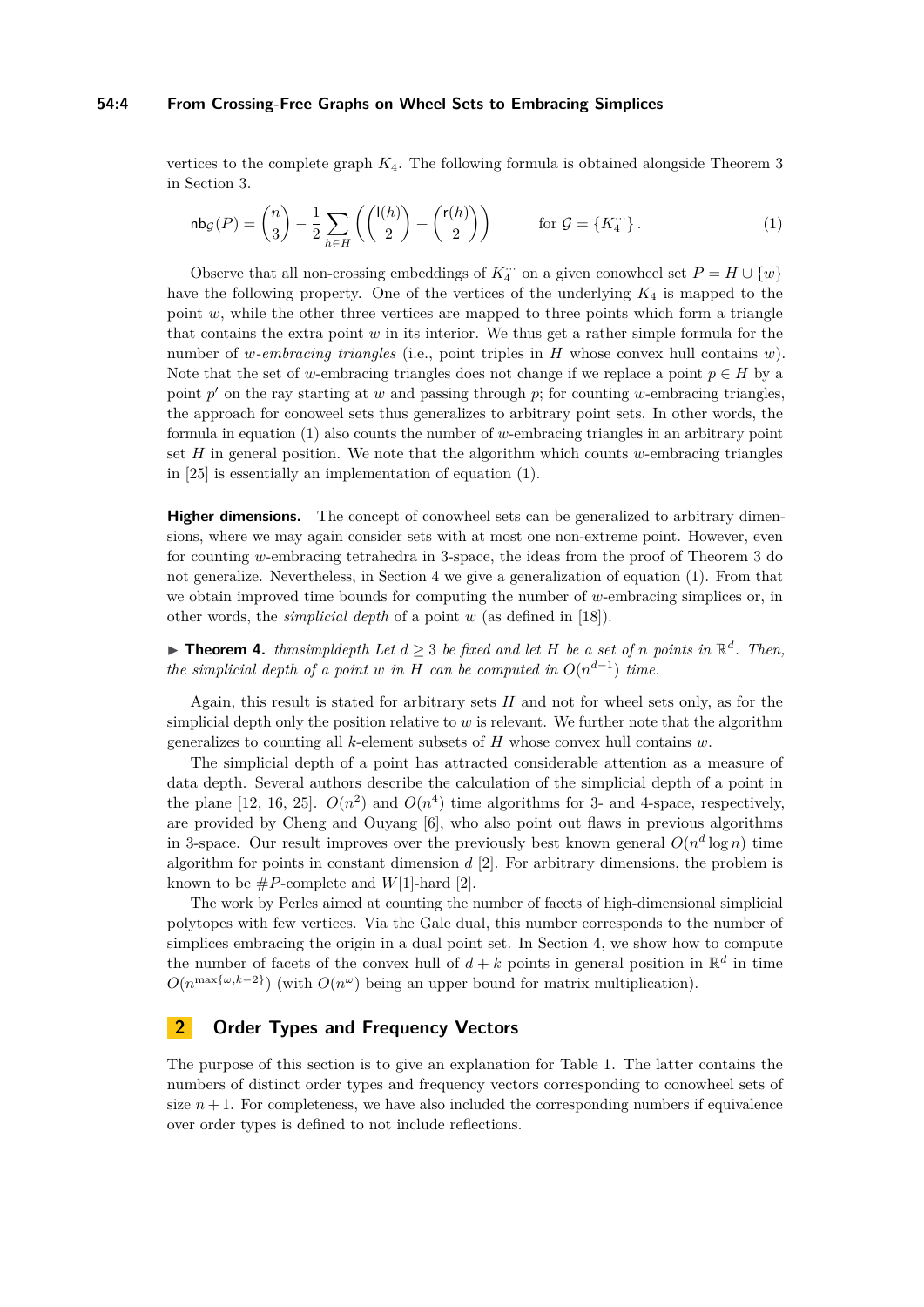| Freq. Vectors |
|---------------|
|               |
|               |
| 8             |
| 8             |
| 16            |
| 16            |
| 32            |
| 32            |
|               |

<span id="page-4-0"></span>

<span id="page-4-1"></span>

**The Second Figure 1** All order types of conowheel sets for  $n = 7$ . The extra point *w* is drawn in white.

**Order types.** Given a set *H* of  $n = 7$  points forming the vertex set of a regular heptagon, there are 8 conowheel sets  $P = H \cup \{w\}$  with distinct order types that can be obtained by adding an extra point *w*, see the left hand side of Figure [1.](#page-4-1) Notice the discrepancy with the number 9 displayed in Table [1.](#page-4-0) The ninth and last order type can be obtained by first deforming *H* as illustrated on the right hand side of Figure [1.](#page-4-1) This necessary deformation of *H* seems to complicate matters significantly, but only at first sight.

 $\triangleright$  **Theorem [1](#page-1-1)** (restated). The number of distinct order types of conowheel sets of size  $n+1$ *is*[2](#page-4-2)

$$
\frac{1}{4n} \sum_{2 \nmid k \mid n} \varphi(k) 2^{n/k} + 2^{\lfloor (n-3)/2 \rfloor} = \Theta(2^n/n) .
$$

The asymptotic estimate is explained by taking the dominant summand with  $k = 1$ . The exact formula was first obtained by Perles (cf. [\[15,](#page-14-2) Chapter 6.3]) as the number of combinatorially different simplicial polytopes in dimension  $n-3$  with at most *n* vertices.

The formula was also obtained in the context of counting the number of 2-colored selfdual necklaces with 2*n* beads with mirrored necklaces identified [\[5,](#page-13-3) [23\]](#page-14-14). These are binary (say, black and white) circular sequences of length 2*n* such that elements at distance *n* (i.e., opposing beads) are distinct (i.e., if one is black the other must be white, and vice versa). The correspondence between simplicial polytopes and necklaces has been shown by Montellano-Ballesteros and Strausz [\[21\]](#page-14-15) using Radon complexes, unaware of Perles' result.

A proof of Theorem [1](#page-1-1) can be given by using a simple bijection to necklaces. We note that a similar (and slightly simpler) formula is known if mirrored necklaces are not identified. Naturally, that formula also counts order types of conowheel sets without reflection.

<span id="page-4-2"></span><sup>&</sup>lt;sup>2</sup> Here,  $\varphi(k)$  denotes Euler's totient function, which counts the integers coprime to *k* that are at most *k*.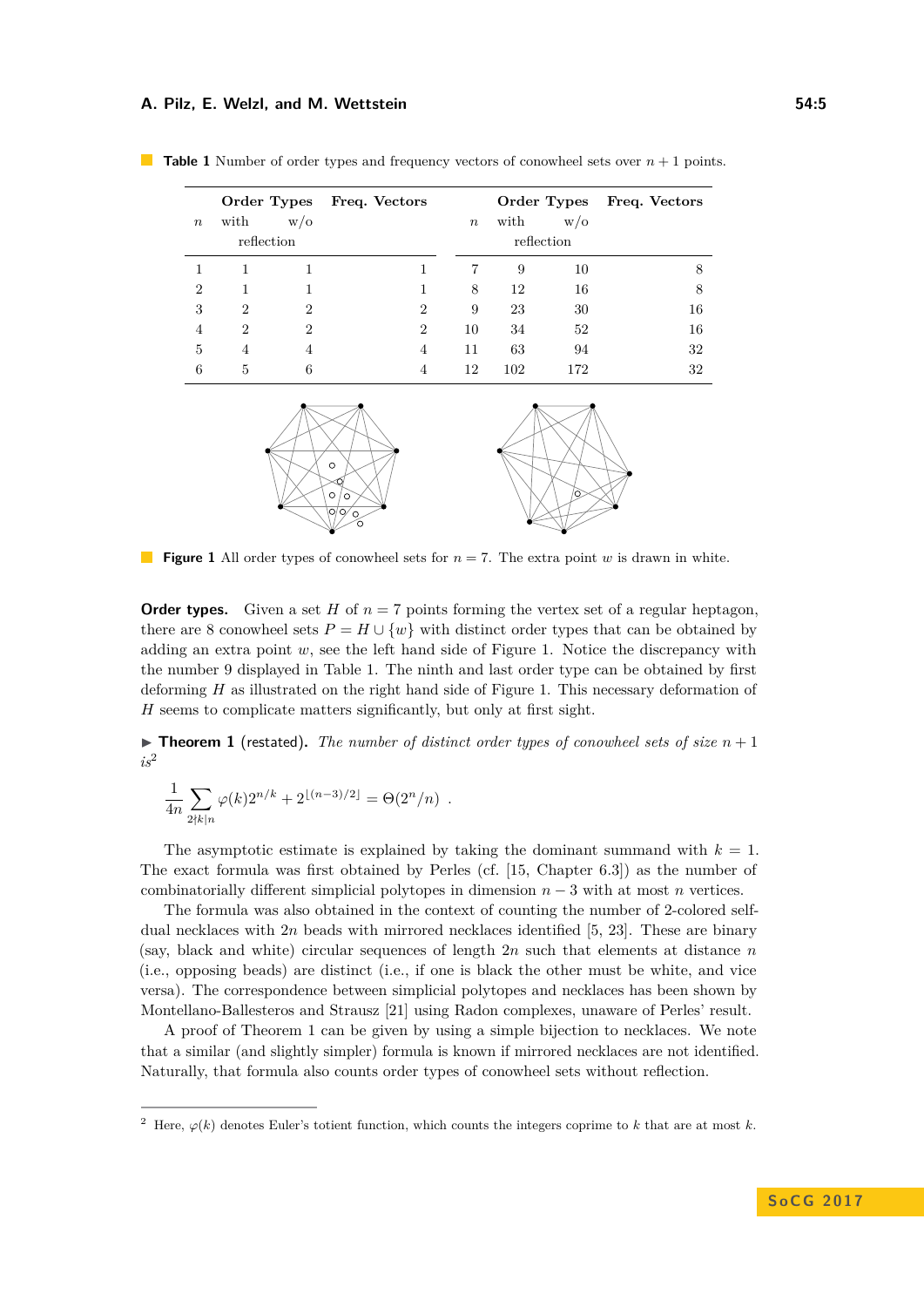<span id="page-5-2"></span>

**Figure 2** Moving the extra point over the segment  $h_1h_2$  for the case  $i = 3$  and  $j = 2$ .

**Frequency vectors.** The following lemma gives a characterization of frequency vectors. The proof is by letting a line rotate about the extra point *w*, and by observing how it dissects the point set *H* during the process. Full details can be found in [\[26\]](#page-14-1).

<span id="page-5-1"></span>**► Lemma 5.**  $F = (F_0, F_1, \ldots, F_{n-1}) \in \mathbb{N}^n$  *is the frequency vector of a conowheel set*  $P = H \cup \{w\}$  *of size*  $n + 1$ *, i.e.,*  $F = F(P)$ *, if and only if* **(i)**  $\sum_{k=0}^{n-1} F_k = n$ , (ii)  $F_k = 0$  *for all*  $k \equiv_2 n$ *,* (iii)  $F_k$  *is even for all*  $k \geq 1$ *, and*  $f(x)$  *if*  $F_k \neq 0$  *and*  $k \geq 2$ *, then*  $F_{k-2} \neq 0$ *.* 

With this characterization, it is not hard to determine the number of frequency vectors.

 $\triangleright$  **Theorem [2](#page-2-1)** (restated). For any  $n > 1$ , the number of frequency vectors realizable by a *conowheel set over*  $n + 1$  *points is exactly*  $2^{\lceil n/2 \rceil - 1}$ *.* 

**Proof.** For  $n = 1$  and  $n = 2$  the formula evaluates to 1, which is consistent with the fact that there is only one respective order type for either two or three points. For larger *n*, we give a proof by induction for odd *n*, and note that even *n* can be handled analogously.

So let  $n = m + 2 \geq 3$  be odd. Using Lemma [5,](#page-5-1) we can characterize the set of frequency vectors that are realizable by  $n + 1$  points by saying that it contains all vectors  $F =$  $(F_0, F_1, \ldots, F_{n-1})$  which have one of the following two mutually exclusive forms.

- $F_0 = 1, F_1 = 0, \text{ and } (F_2 1, F_3, F_4, \ldots, F_{n-1})$  is any frequency vector realizable by  $m+1$ points.
- *■*  $F_0$  *≥ 3 is odd,*  $F_{n-2} = F_{n-1} = 0$ *, and*  $(F_0 2, F_1, F_2, \ldots, F_{n-3})$  *is any frequency vector* realizable by  $m + 1$  points.

If  $2^{\lceil m/2 \rceil-1}$  is the number of frequency vectors realizable by  $m+1$  points, the corresponding number for  $n + 1$  points is thus  $2 \cdot 2^{\lceil m/2 \rceil - 1} = 2^{\lceil n/2 \rceil - 1}$ . John Park Research (1986)

# <span id="page-5-0"></span>**3 Geometric Graphs**

Recall that  $nb<sub>G</sub>(P)$  is the number of crossing-free geometric graphs on a point set P that are isomorphic to a graph in the family G. Consider now two conowheel sets  $P = H \cup \{w\}$  and  $P' = H \cup \{w'\}$  which can be transformed into each other by moving the extra point over the segment between  $h_1, h_2 \in H$  (and without encountering any other collinearities). The situation is illustrated in Figure [2.](#page-5-2) Assume that on the *w*-side of the segment  $h_1h_2$  there are *i* points of *H*, and on the *w*'-side there are *j* points of *H* (thus,  $i + j = n - 2$ ). Let  $\delta_{i,j}$  be the increment of  $nb_{\mathcal{G}}$  when going from *P* to *P'*, i.e.,  $\delta_{i,j} = nb_{\mathcal{G}}(P') - nb_{\mathcal{G}}(P)$ .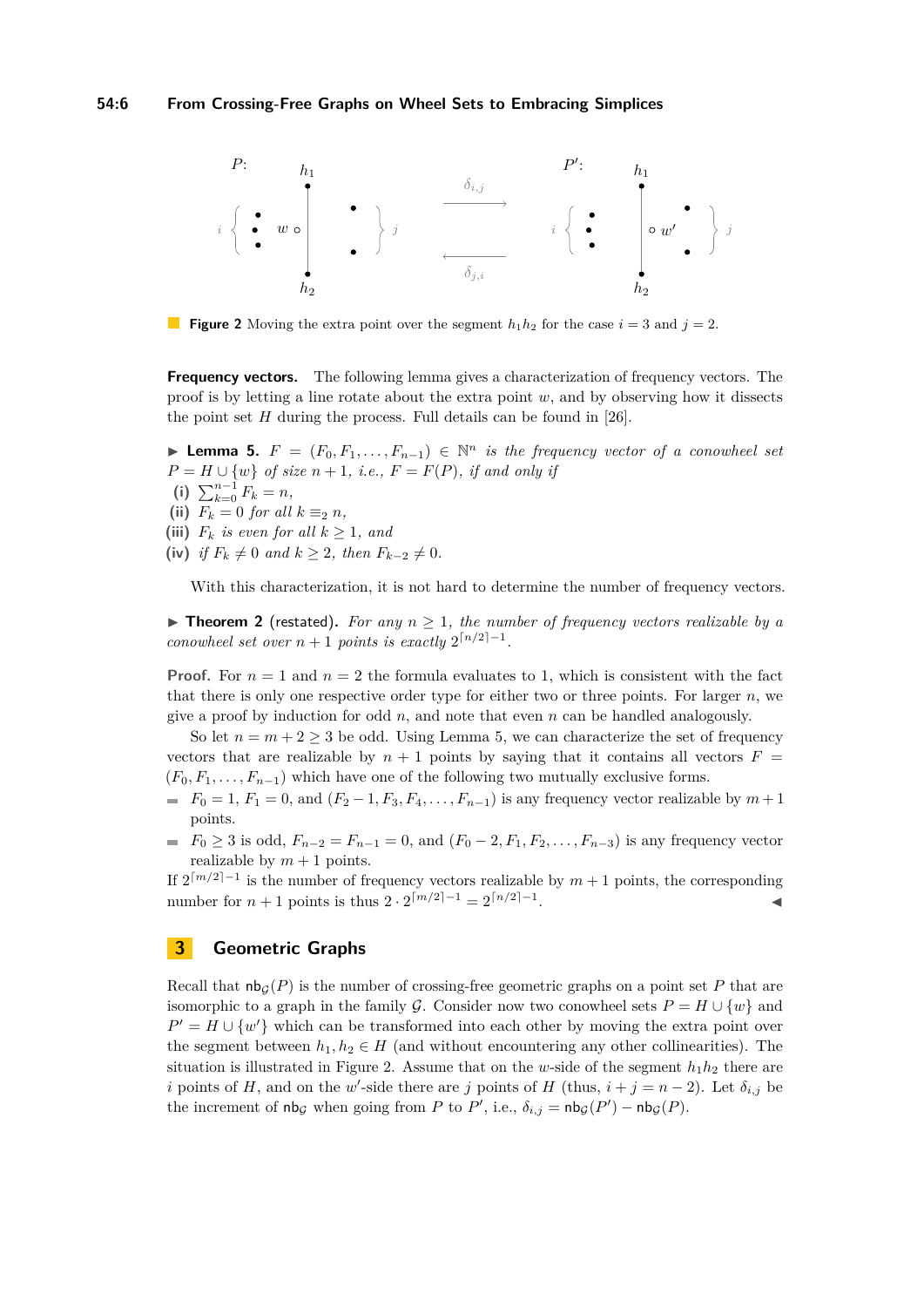<span id="page-6-0"></span>**Example 5.** For every G,  $\delta_{i,j}$  is well-defined, i.e., its value depends only on *i*, *j* and G, and *not on the exact placement of H or the location where the extra point traverses the segment between*  $h_1$  *and*  $h_2$ *.* 

**Proof.** All geometric graphs that do not contain the edge  $\{h_1, h_2\}$  are not affected by the mutation, i.e., they are crossing-free on  $P$  if and only if they are crossing-free on  $P'$ . Therefore,  $\delta_{i,j}$  is equal to the number of crossing-free geometric graphs on *P*<sup> $\prime$ </sup> containing  $\{h_1, h_2\}$  minus the number of crossing-free geometric graphs on *P* containing  $\{h_1, h_2\}$ . For the following reasons, these numbers only depend on  $i$ ,  $j$  and  $\mathcal{G}$ .

In the case of *P*, on the *w*-side we have  $i + 3$  points (including  $h_1$  and  $h_2$ ) in a barely-in configuration, for which there exists a unique order type. On the opposite side we have  $j+2$  points (including  $h_1$  and  $h_2$ ) in convex position, for which there also exists a unique order type. Because of the presence of the edge {*h*1*, h*2} any other edges must be completely contained in one of the two sides, and the claim follows. In the case of  $P'$ , an analogous argument works.

**Example, embracing triangles.** Consider the case  $\mathcal{G} = \{K_4^{\ldots}\}\$ . Observe that any crossingfree embedding of  $K_4^{\ldots}$  on *P* uses *w* as the inner vertex of the underlying  $K_4$ . Furthermore, if the embedding uses the edge  $\{h_1, h_2\}$ , which implies that  $h_1$  and  $h_2$  are outer vertices of  $K_4$ , then any one of the *i* points on the left hand side can be used as the third outer vertex of *K*<sub>4</sub>. This gives exactly *i* crossing-free embeddings of  $K_4^{\cdots}$  on *P* which use the edge  $\{h_1, h_2\}$ . Similarly, we get *j* for the corresponding number of embeddings on *P*'. Therefore,  $\delta_{i,j} = j - i$ for  $\mathcal{G} = \{K_4^{\ldots}\}.$ 

**► Theorem [3](#page-2-0)** (restated). Let G be arbitrary, and let  $P = H \cup \{w\}$  be a conowheel set of size  $n+1$ *. Then,*  $nb_G(P)$  *depends only on the frequency vector*  $F(P) = (F_0, F_1, \ldots, F_{n-1})$ *. More concretely,*

$$
\mathsf{nb}_{\mathcal{G}}(P) = \gamma_n - \frac{1}{2} \sum_{h \in H} \lambda_{\mathsf{I}(h), \mathsf{r}(h)} = \sum_{k=0}^{n-1} F_k \Lambda_k ,
$$

*where*  $\gamma_n$  *and*  $\lambda_{l,r} = \lambda_{r,l}$  *are integers and*  $\Lambda_k$  *are rationals depending on*  $\mathcal{G}$ *.* 

**Proof.** We proceed by choosing the numbers  $\lambda_{l,r}$  such that the validity of the formula is preserved under continuous motion of *P*, and then choose  $\gamma_n$  such that it holds for some starting configuration. To be more concrete, we allow continuous motion of *P* where all points are allowed to move if *P* is in convex position, and only *w* is allowed to move if *P* is a wheel set. At discrete moments in time we allow collinearity of three points, the one in the middle being *w*. In this way any two conowheel sets can be transformed into each other.

Let now *P* and *P*' be as in Figure [2.](#page-5-2) Note that the values  $I(h)$  and  $r(h)$  do not change for any  $h \in H \setminus \{h_1, h_2\}$  when going from *P* to *P'*. For  $h_1$  and  $h_2$  the corresponding values are

*P* :  $I(h_1) = r(h_2) = i$   $r(h_1) = I(h_2) = j + 1$ 

$$
P': \qquad \qquad \mathsf{I}(h_1) = \mathsf{r}(h_2) = i + 1 \qquad \qquad \mathsf{r}(h_1) = \mathsf{I}(h_2) = j
$$

We therefore preserve the validity of the formula as long as the numbers  $\lambda_l r = \lambda_r l$  are chosen in such a way that the following equality holds.

$$
\delta_{i,j} = \frac{1}{2}(\lambda_{i,j+1} + \lambda_{j+1,i}) - \frac{1}{2}(\lambda_{i+1,j} + \lambda_{j,i+1}) = \lambda_{i,j+1} - \lambda_{i+1,j}.
$$

The definition  $\lambda_{l,r} := \delta_{n-2,0} + \delta_{n-3,1} + \cdots + \delta_{l,r-1} + c_n$  satisfies this constraint. Moreover, the assumed symmetry  $\lambda_{l,r} = \lambda_{r,l}$  follows from the skew-symmetry  $\delta_{i,j} = -\delta_{j,i}$ . Note that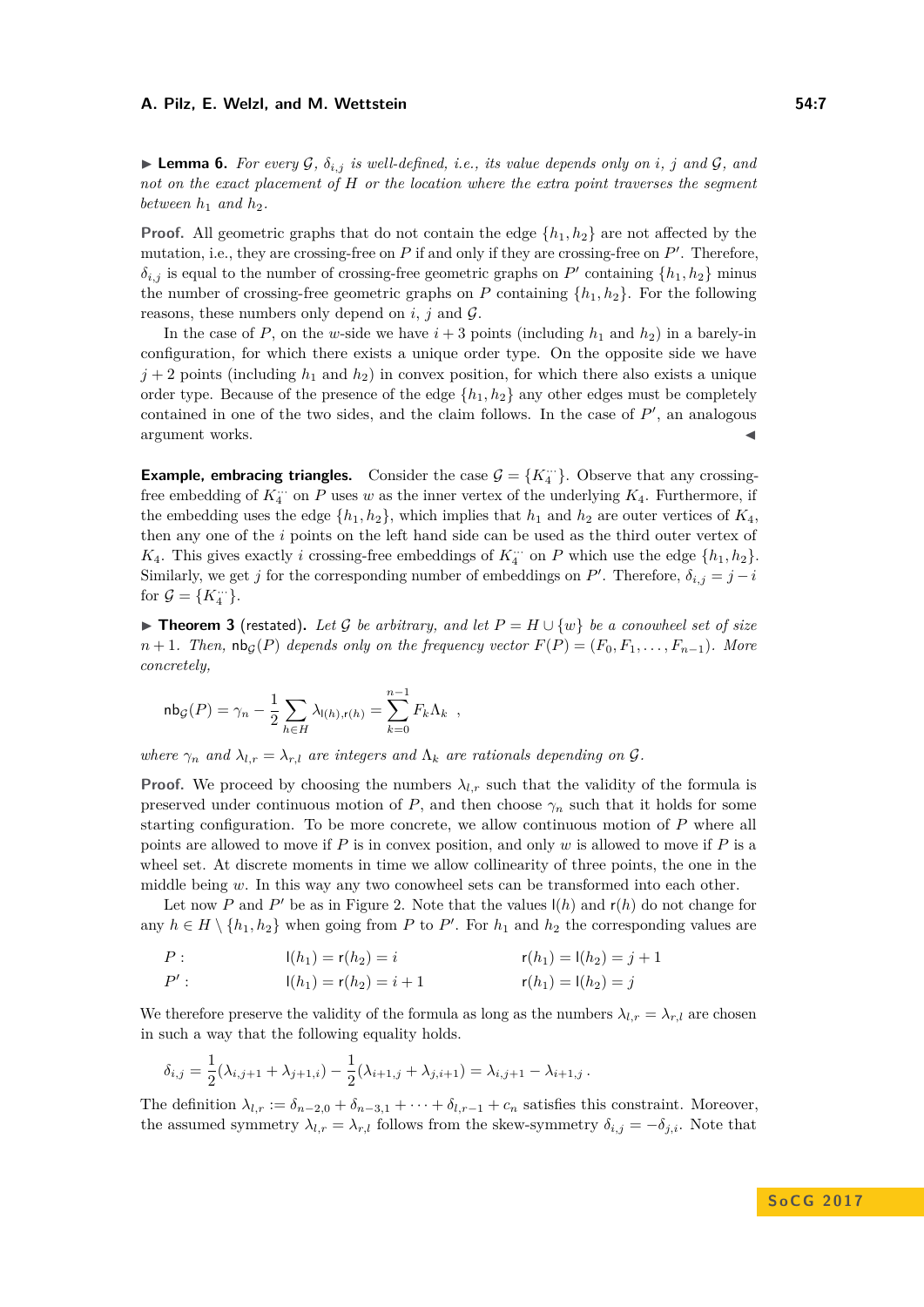## **54:8 From Crossing-Free Graphs on Wheel Sets to Embracing Simplices**

 $l + r = n - 1$  always, and that  $c_n$  is an arbitrary integer independent of *l* and *r* (for the proof to go through one could simply fix  $c_n = 0$ .

Finally,  $\gamma_n$  is chosen in such a way that the formula holds for some conowheel set. The most natural choice for "anchoring" the formula is a set in convex position.

$$
\gamma_n := \mathsf{nb}_{\mathcal{G}}(P_{\mathsf{con}}) + \frac{1}{2} \sum_{l,r \colon l+r=n-1} \lambda_{l,r}
$$

Computing the frequency vector can be done in  $O(n \log n)$  time. Given the values  $\Lambda_k$ , computing the number  $nb<sub>G</sub>(P)$  of embeddings then requires only  $O(n)$  additional arithmetic operations.

**Example continued, embracing triangles.** We already derived  $\delta_{i,j} = j - i$  for  $\mathcal{G} = \{K_4^{\ldots}\}.$ This now gives rise to

$$
\lambda_{l,r} = \delta_{n-2,0} + \delta_{n-3,1} + \dots + \delta_{l,r-1} + c_n = \sum_{j=0}^{r-1} j - \left( \binom{n-1}{2} - \sum_{i=0}^{l-1} i \right) + c_n = \binom{l}{2} + \binom{r}{2} ,
$$

if we choose  $c_n = \binom{n-1}{2}$ . It can be checked that  $\mathsf{nb}_{\mathcal{G}}(P_{\mathsf{con}}) = 0$ . Hence,

$$
\gamma_n = \mathsf{nb}_{\mathcal{G}}(P_{\mathsf{con}}) + \frac{1}{2} \sum_{l,r \colon l+r=n-1} \lambda_{l,r} = 0 + \frac{1}{2} \sum_{l=0}^{n-1} {l \choose 2} + \frac{1}{2} \sum_{r=0}^{n-1} {r \choose 2} = {n \choose 3}.
$$

After putting everything together we obtain the exact formula displayed earlier in equation [\(1\)](#page-3-1).

## **3.1 Further Examples**

We call the following two simple applications "insensitive" since the number of crossing-free embeddings is the same on all wheel sets, but may be different for sets in convex position.

**Spanning cycles.** Consider the case where G contains a cycle over  $n + 1$  vertices. Then, we have  $\delta_{i,j} = 0$  because no crossing-free spanning cycle can use the edge  $\{h_1, h_2\}$ . That is, unless  $i = 0$  or  $j = 0$ , in which case we have  $\delta_{0,n-2} = -\delta_{n-2,0} = n-1$ . For anchoring we calculate  $nb_G(P_{con}) = 1$ . It follows that all wheel sets over  $n + 1$  points admit *n* crossing-free spanning cycles (which can easily be seen directly).

**Spanning paths.** If G contains a path over  $n + 1$  vertices we also get  $\delta_{i,j} = 0$  unless  $i = 0$ or  $j = 0$ , but for a different reason. On *P* there are  $2 \cdot 2^{i} \cdot 2^{j-1}$  crossing-free embeddings that use the edge  $\{h_1, h_2\}$ , since there are 2 choices for deciding which one of  $h_1$  and  $h_2$ is connected to the left hand side,  $2<sup>i</sup>$  choices for completing the left hand side to a path and  $2^{j-1}$  choices for completing the right hand side to a path. Likewise, on  $P'$  there are  $2 \cdot 2^{i-1} \cdot 2^j$  embeddings, which is the same number. Using a similar argument it can be checked that

$$
\delta_{0,n-2} = -\delta_{n-2,0} = 2 \cdot (2^{n-2} + \sum_{k=1}^{n-2} 2^{k-1} \cdot 2^{n-2-k}) - 2 \cdot 2^{n-3} = (n-1)2^{n-2}.
$$

For anchoring we compute  $nb_G(P_{con}) = (n+1)2^{n-2}$ , implying  $nb_G(P) = n2^{n-1}$  for any wheel set *P*.

The following two applications are "sensitive" in the sense that different wheel sets in general have different numbers of crossing-free embeddings. The running example with embracing triangles also is of this kind.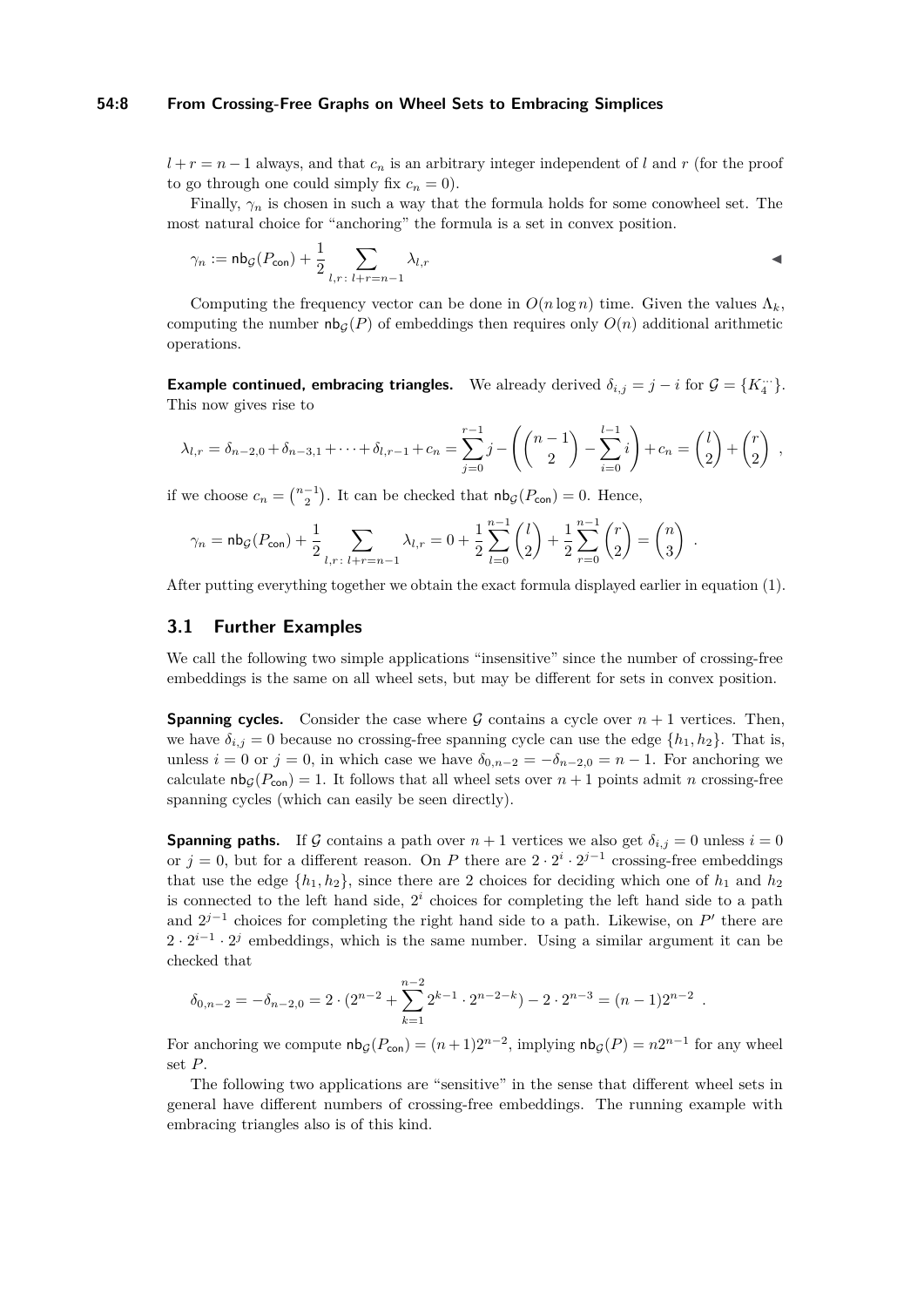**Matchings.** Let  $\mathcal{G} = \mathcal{M}$ , the set of (not necessarily perfect) matchings over  $n + 1$  vertices. It is known that  $nb_{\mathcal{M}}(P_{\text{con}}) = M_{n+1} := \sum_{k=0}^{\lfloor (n+1)/2 \rfloor} \binom{n+1}{2k} C_k$ , the  $(n+1)$ -th Motzkin number [\[22\]](#page-14-9). It is thus easy to compute  $\delta_{i,j} = M_i M_{j+1} - M_{i+1} M_j$  since, as always, we only have to worry about embeddings that use the edge  $\{h_1, h_2\}$ . This gives  $\lambda_{l,r} = M_l M_r$  and  $\gamma_n = M_{n+1} + \frac{1}{2} \sum_{l,r} M_l M_r$ . After simplifying<sup>[3](#page-8-0)</sup>, we obtain the following formula.

$$
\mathsf{nb}_{\mathcal{G}}(P) = \frac{3M_{n+1} - M_n}{2} - \frac{1}{2} \sum_{h \in H} M_{(h)} M_{r(h)} \qquad \text{for } \mathcal{G} = \mathcal{M}
$$
 (2)

**Spanning trees.** Let  $\mathcal{G} = \mathcal{ST}$ , the set of all trees over  $n + 1$  vertices. We will make use of the fact that  $nb_S \tau(P_{con}) = T_{n+1} := \frac{1}{2n+1} {3n \choose n}$  [\[7,](#page-14-7) [11\]](#page-14-8). Furthermore, we will use the hypergeometric identity  $\sum_{k=0}^{i} T_{k+1} T_{i-k+1} = \frac{1}{i+1} {3i+1 \choose i}$ . To compute  $\delta_{i,j}$ , consider the set *P* as in Figure [2.](#page-5-2) In order to complete the left hand side into a spanning tree, we have to build two disjoint trees rooted at  $h_1$  and  $h_2$ , respectively. There are 2 choices for assigning *w* either to the upper or the lower tree, and there are  $i + 1$  choices for distributing the *i* points on the left among the two trees. Indeed, the latter claim holds because the *k* out of *i* points assigned to  $h_1$ , say, have to appear consecutively with  $h_1$  on the convex hull as otherwise we are forced to create a crossing. Once the points have been distributed, we are left with two point sets of size  $k + 1$  and  $i - k + 2$  in convex position. For completing the right hand side into a spanning tree, a simpler argument can be used without the additional complication of  $w$ . Moreover, the set  $P'$  can be handled analogously.

$$
\delta_{i,j} = 2 \sum_{k=0}^{j} T_{k+1} T_{j-k+2} \cdot \sum_{k=0}^{i} T_{k+1} T_{i-k+1} - 2 \sum_{k=0}^{i} T_{k+1} T_{i-k+2} \cdot \sum_{k=0}^{j} T_{k+1} T_{j-k+1}
$$

$$
= 2 \left( \frac{2}{j+2} {3j+3 \choose j} \cdot \frac{1}{i+1} {3i+1 \choose i} - \frac{2}{i+2} {3i+3 \choose i} \cdot \frac{1}{j+1} {3j+1 \choose j} \right)
$$

For this application, we do not know if a simple closed form expression for  $\lambda_{l,r}$  exists. Still, note that if one were to compute  $\text{nb}_{\mathcal{ST}}(P)$ , the numbers  $\delta_{i,j}$  can be summed up in linear time and the value of  $\gamma_n$  can be computed on the fly for any given *n*.

**Other applications.** Observe that, for example, a geometric triangulation of  $P_{\text{con}}$  can be embedded as a plane graph on  $P_{\text{bar}}$ . However, this embedding is no longer a triangulation (i.e., a tessellation of  $CH(P_{bar})$  into triangles). Hence, there is no natural choice of G such that  $n\mathbf{b}_G(P)$  is the number of triangulations of any conowheel set P. It turns out that there are several other families of geometric graphs (pseudotriangulations, crossing-free convex partitions, etc.) whose quantity on a conowheel set *P* cannot be expressed easily in the form  $\mathsf{nb}_{\mathcal{G}}(P)$ , but for which the continuous motion argument is still applicable and leads to similarly simple formulas. All that is required is a specialized version of Lemma [6.](#page-6-0)

Furthermore, we note that Theorem [3](#page-2-0) generalizes to crossing-free embeddings of hypergraphs, where "crossing-free" means that the convex hulls of any two hyperedges intersect in an at most 1-dimensional set.

<span id="page-8-0"></span> $\Lambda$  crossing-free matching on  $P_{\text{con}}$  either leaves *w* unmatched ( $M_n$  possibilities) or it matches *w* with one of the other *n* points  $(\sum_{l,r} M_l M_r)$  possibilities). Hence, as required,  $M_{n+1} = M_n + \sum_{l,r} M_l M_r$ .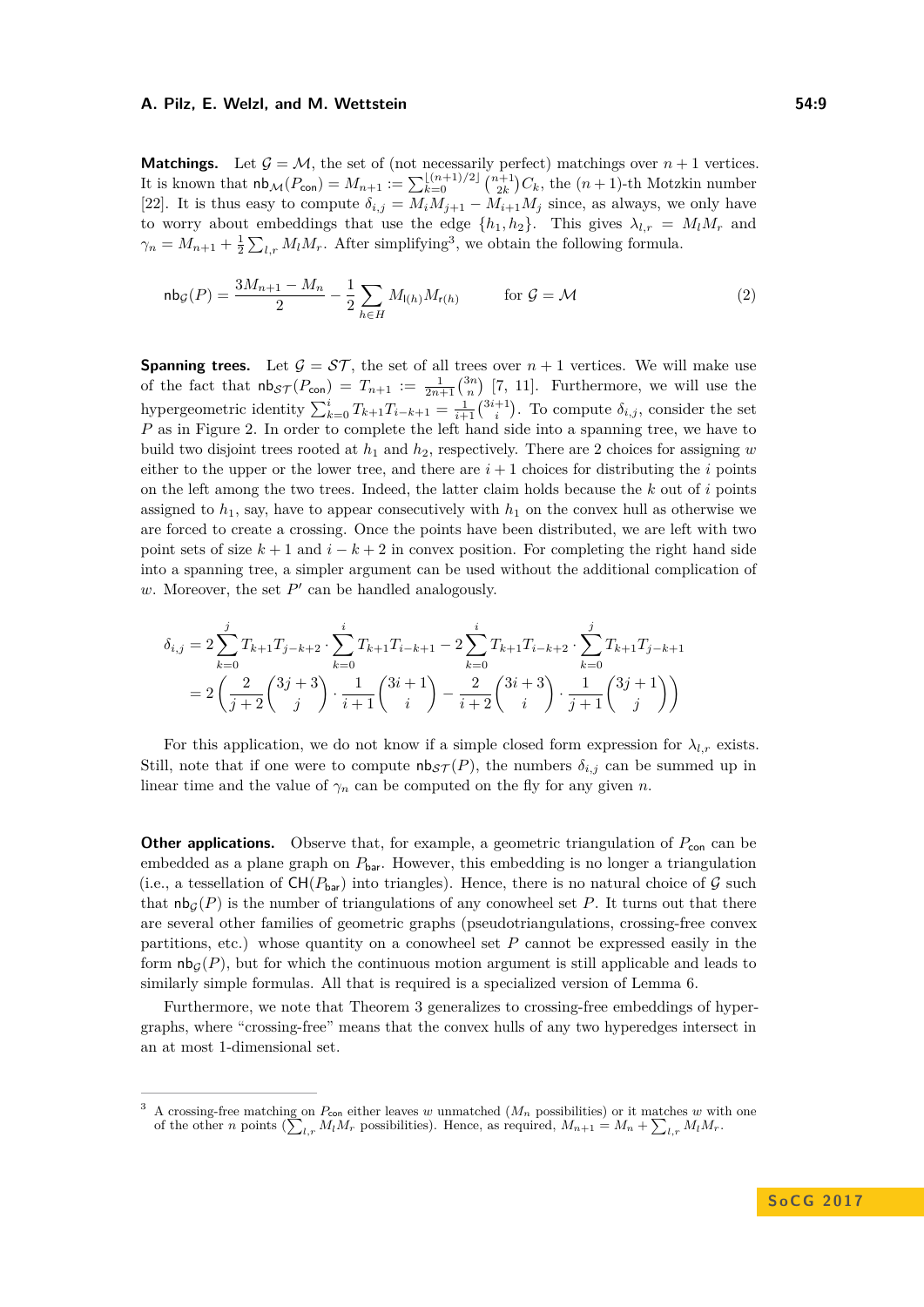# <span id="page-9-2"></span>**3.2 Wheel Sets and the Rectilinear Crossing Number**

Even though conowheel sets and the associated frequency vectors seem like a very specific set of objects, they do occur naturally in more general settings. Consider for example an arbitrary set  $\tilde{P}$  of  $n+1$  points in general position and let  $\Box$  and  $\triangle$  be the number of 4-element subsets of  $\tilde{P}$  in convex and in non-convex position, respectively.<sup>[4](#page-9-1)</sup> Let  $p \in \tilde{P}$  be any point. We can construct a conowheel set  $P = H \cup \{w\}$  containing  $w = p$  and, for every  $q \in \tilde{P} \setminus \{p\}$ , the point *h* which lies on the intersection of the ray from *p* to *q* and a fixed circle centered at  $w$  (as done also, e.g., in [\[16\]](#page-14-13)). That is,  $P$  is simply a representation of the local sequence of p in  $\tilde{P}$  in terms of conowheel sets; see [\[14\]](#page-14-16). Further observe that a triangle spanned by points in  $\tilde{P}$  contains  $p$  iff its image in  $P$  contains  $w$ . Hence,  $\mathsf{nb}_{K_4}$   $(P)$  is the number of such triangles, which is given by equation [\(1\)](#page-3-1). We thus obtain  $\triangle$  by a summation over all points *p* in  $\tilde{P}$ . Since  $\Box + \triangle = \binom{n+1}{4}$ , we also obtain  $\Box$ . We note that this can be transformed into equations from [\[1,](#page-13-4) [19,](#page-14-17) [30\]](#page-15-2) that give  $\Box$  in terms of the number of *j*-edges (i.e., directed edges spanned by  $\tilde{P}$  with exactly *j* points of  $\tilde{P}$  to their left).

To sum up, we can associate a frequency vector with every point of a given point set, and this set of frequency vectors determines the value of  $\Box$ . Unfortunately, this simple approach does not generalize to counting other types of graphs; there are examples of point sets with the same set of frequency vectors but a different number of triangulations.

## <span id="page-9-0"></span>**4 Higher Dimensions: Origin-embracing Simplices**

As already noted in the introduction, the concept of conowheel sets can be generalized to higher dimensions. However, already in  $\mathbb{R}^3$  we face certain challenges. For example, the number of tetrahedralizations of  $n + 1$  points in convex position in  $\mathbb{R}^3$  does not only depend on *n*, in contrast to the 2-dimensional case. Even when considering simpler structures, like the set of *w*-embracing tetrahedra, the ideas from Section [3](#page-5-0) do not generalize. (Intuitively, our argument of *w* passing over a segment does not work in 3-space, as it can pass "behind" a triangle.) Still, we can use similar techniques to obtain improved time bounds for computing the simplicial depth of a point *w*.

**Oriented simplices.** Given a set  $T$  of  $d$  affinely independent points in  $\mathbb{R}^d$ , its convex hull  $CH(T)$  is a  $(d-1)$ -simplex and its affine hull is a hyperplane. We want to be able to refer to the two sides of this hyperplane by identifying a positive and a negative side. For that consider a sequence  $p_1p_2 \ldots p_d$  of *d* affinely independent points. The affine hull of  $\{p_1, p_2, \ldots, p_d\}$ can be described as the set of points *q* with  $\sigma(q, p_1p_2...p_d) = 0$ , where  $\sigma(q, p_1p_2...p_d)$ :=  $\det(p_1 - q, p_2 - q, \ldots, p_d - q)$ . We call the set of points *q* with  $\sigma(q, p_1 p_2 \ldots p_d) > 0$  the *positive side of*  $p_1p_2...p_d$ , and the set of points *q* with  $\sigma(q, p_1p_2...p_d) < 0$  the *negative side of*  $p_1p_2...p_d$ . Note that for  $d=2$ , the positive side of  $p_1p_2$  is the set of points left of the line through  $p_1$  and  $p_2$ , directed from  $p_1$  to  $p_2$ . Also note that the positive side of  $p_1p_2$  coincides with the negative side of  $p_2p_1$ . For  $d \geq 3$ , distinct orderings of the given *d* points may have identical positive sides; this happens iff the orderings can be obtained from each other by an even number of transpositions. An *oriented*  $(d-1)$ *-simplex* is a sequence  $p_1p_2 \ldots p_d$  of *d* affinely independent points, with its associated  $(d-1)$ -simplex  $CH({p_1, p_2, \ldots, p_d})$ , and its associated positive and negative side as defined above. Two such oriented (*d* − 1)-simplices

<span id="page-9-1"></span>The number  $\Box$  is also the number of crossings of the complete geometric graph on  $\tilde{P}$ , a quantity that has obtained special attention in connection with the so-called *rectilinear crossing number of K<sup>n</sup>* (i.e., the smallest number of crossings in a straight line drawing of the complete graph in the plane).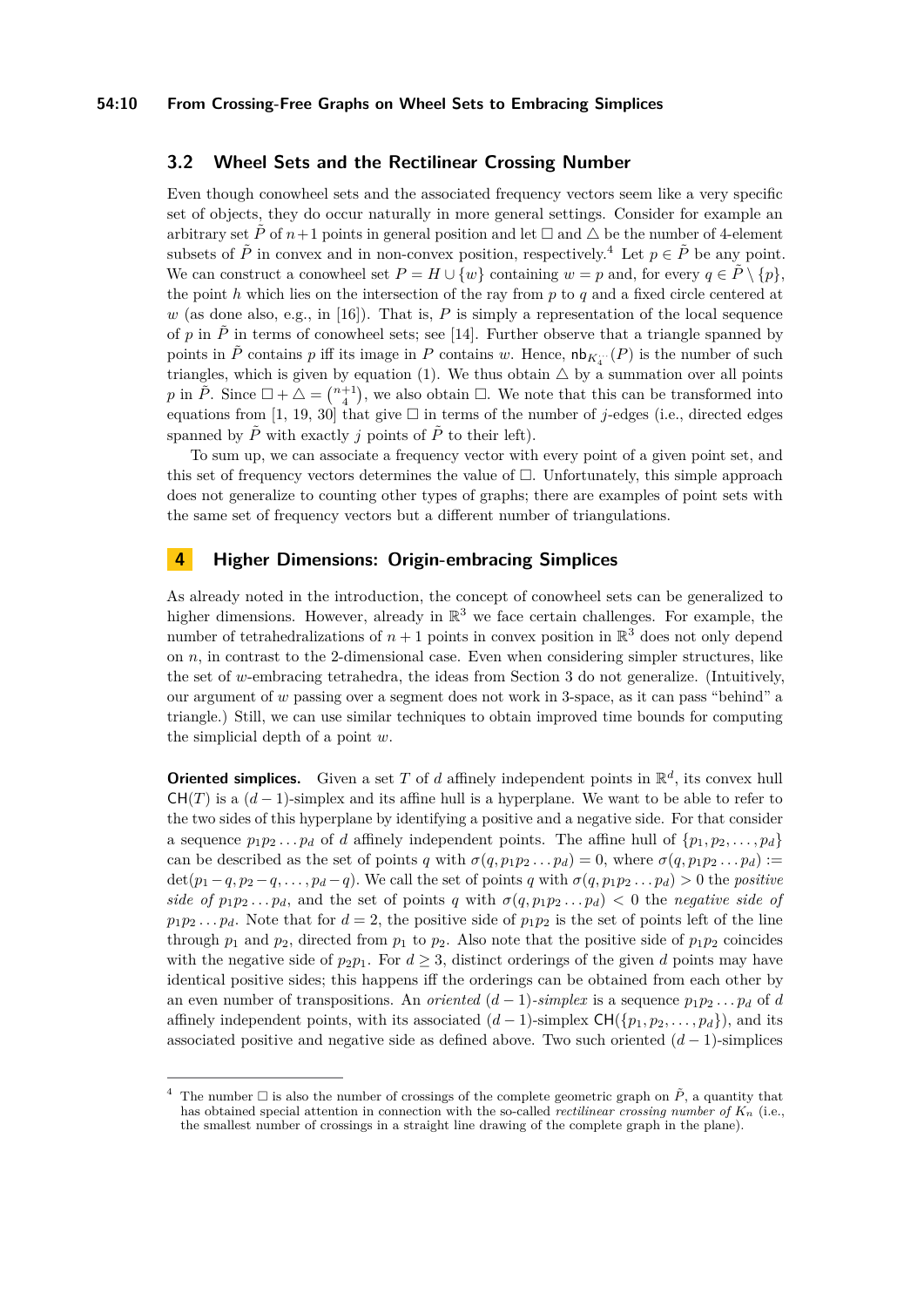are defined to be equivalent if their sequences can be obtained from each other by an even number of transpositions (e.g.,  $p_1p_2p_3 \equiv p_3p_1p_2 \equiv p_2p_3p_1$  and  $p_3p_2p_1 \equiv p_1p_3p_2 \equiv p_2p_1p_3$ ).

Via oriented simplices, the concept of order types generalizes to arbitrary dimensions; the order type of a set  $P = H \cup \{w\}$  of  $n + 1$  points in  $\mathbb{R}^d$  determines the set of points on the positive side of the oriented  $(d-1)$ -simplex  $wh_1 \ldots h_{d-1}$ , for each  $(d-1)$ -tuple in *H*. Let l(*h*<sub>1</sub> *. . . h*<sub>*d*−1</sub>) be the number of these points, and let  $r(h_1 \ldots h_{d-1}) = n - d + 1 - l(h_1 \ldots h_{d-1})$ . We can thus define the frequency vector  $F(P) = (F_0, F_1, \ldots, F_{n-d+1})$  by letting  $F_i$  denote the number of tuples  $\rho \in H^{d-1}$  s.t.  $|I(\rho) - r(\rho)| = i$ . However, already for  $d = 3$  it turns out that this frequency vector does not always determine the number of *w*-embracing tetrahedra, i.e., the number of subsets of  $d+1$  points of *H* whose convex hull contains *w*.

# **4.1 Embracing sets**

Here, we generalize the notion of embracing triangles to larger sets. Consider a set  $P =$ *H* ∪ {*w*} of *n* + 1 points in  $\mathbb{R}^d$ . A subset *A* ⊆ *H* is a *w-embracing k-set* if *w* ∈ CH(*A*) and  $|A| = k$ . For simplicity, we will usually consider  $w = 0$  and call A an *embracing*  $k$ -set.

Let us quickly return to dimension  $d = 2$  and consider a conowheel set  $P = H \cup \{w\}$ . As follows, we can show that the number of embracing *k*-sets is determined by the frequency vector of *P* for any *k*, and not just for  $k = 3$  as seen earlier in equation [\(1\)](#page-3-1). Indeed, since *H* is in general position, for every non-embracing  $k$ -set  $A \subseteq H$  there exists a unique point  $h \in A$ such that  $CH(A)$  is in the closed halfplane to the left of the directed segment  $wh$ . Observe that for any choice of  $h \in H$  we can construct  $\binom{l(h)}{k-1}$  such non-embracing *k*-sets, and thus we get a generalization of equation [\(1\)](#page-3-1). (This direct approach to counting non-embracing triangles was, e.g., also used in [\[25\]](#page-14-10).) Interestingly, the reverse is also true.

<span id="page-10-0"></span>**Example 7.** The sequence  $(\text{embr}_k)_{k=3}^n$ , where  $\text{embr}_k$  is the number of embracing *k*-sets in a *conowheel set*  $P = H \cup \{w\}$  *of size*  $n + 1$ *, determines the frequency vector of*  $P$ *.* 

**Proof.** Let  $E = (\text{embr}_k)_{k=3}^n$ . Consider the vector  $L = (L_j)_{j=1}^{n-1}$  where  $L_j$  is the number of points  $h \in H$  with  $\mathsf{I}(h) = j$ . Clearly, *L* determines the frequency vector of *P*. It thus suffices to show that *E* determines *L*.

The number embr*<sup>k</sup>* of embracing *k*-sets is

$$
\mathrm{embr}_k = \binom{n}{k} - \sum_{h \in H} \binom{\mathrm{I}(h)}{k-1} ,
$$

which may be rewritten as

$$
\binom{n}{k} - \text{embr}_k = \sum_{j=1}^{n-1} L_j \binom{j}{k-1} .
$$

Observe that the above equation also holds for  $k = 2$ . We can thus define a vector  $E' = (e_i)_{i=1}^{n-1}$  with  $e_i = {n \choose i+1}$  – embr<sub>i+1</sub> and a square matrix  $A = (a_{i,j})_{i,j=1}^{n-1}$  with  $a_{i,j} = {j \choose i}$ , such that

 $E' = AL$ .

Since the matrix A is unitriangular (i.e., triangular and without zeroes on the diagonal) it has an inverse, from which we conclude that  $E'$  determines  $L$ .

**Corollary 8.** Let P and P' be two conowheel sets. Then  $nb_G(P) = nb_G(P')$  for any graph *class*  $G$  *if and only if*  $F(P) = F(P')$ *.*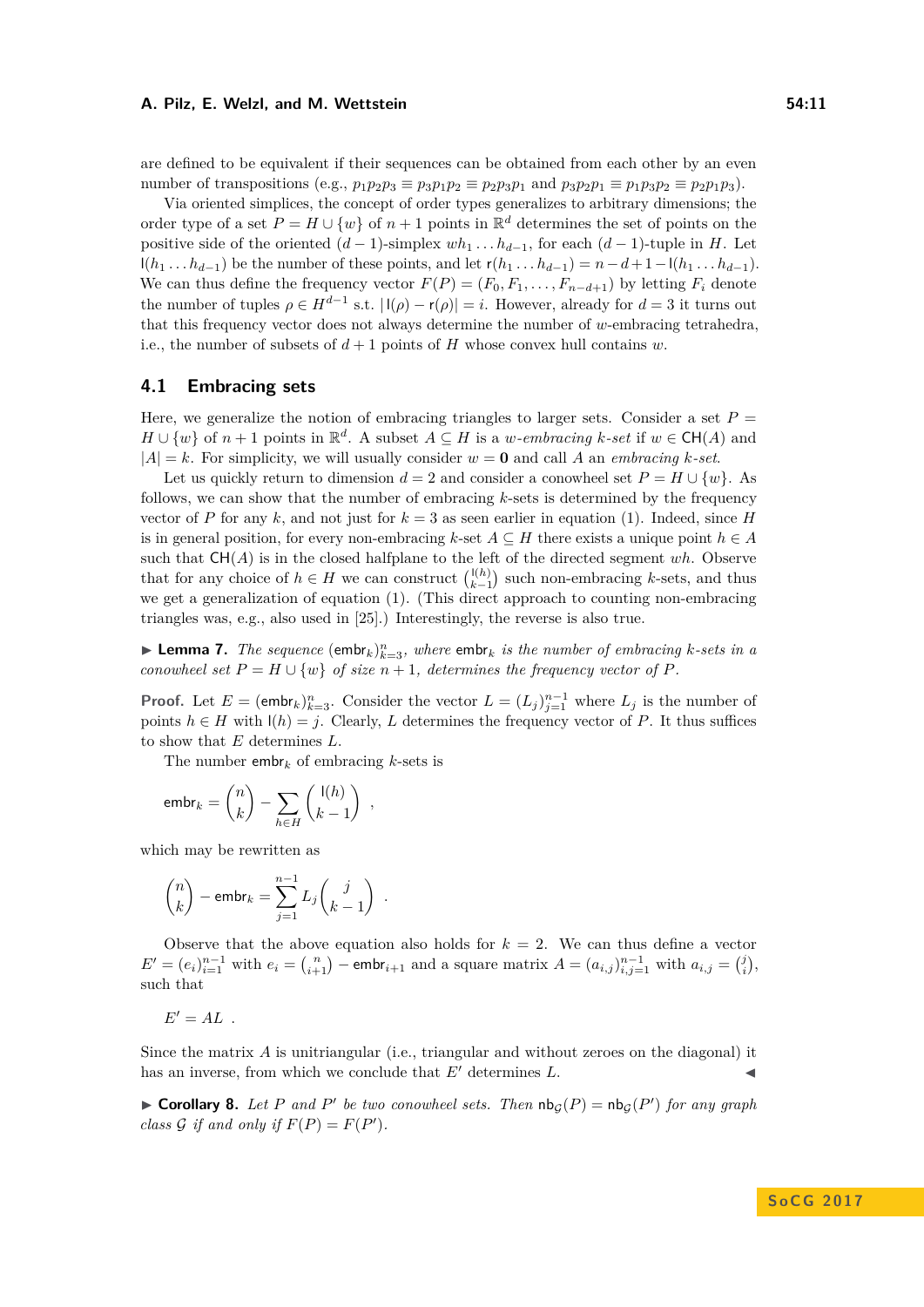## **54:12 From Crossing-Free Graphs on Wheel Sets to Embracing Simplices**

**Proof.** We already know from Theorem [3](#page-2-0) that the frequency vector determines the number of embeddings. For the other direction, we reconstruct the number of embracing *k*-sets by appropriately choosing the graph classes  $\mathcal{G}$ . After that, the frequency vector is determined by Lemma [7.](#page-10-0)

The number of embracing triangles is equal to the number of embeddings of  $K_{4}^{\cdots}$  and therefore, by our assumption, the same for both  $P$  and  $P'$ . We now simply generalize to *k*-wheels, i.e., G contains a cycle with *k* vertices, each adjacent to one additional vertex. All that is left to observe is that the number of distinct embeddings of such a *k*-wheel on a conowheel set is the same as the number of embracing  $k$ -sets.

Note that, for arbitrary point sets, we can compute the number of crossing-free embeddings of such *k*-wheels in polynomial time: For  $k = 3$ , this number is equal to the number of crossing-free embeddings of  $K_4^{\ldots}$ , which can be obtained from the frequency vector associated with each point, see Section [3.2.](#page-9-2) For  $k \geq 4$ , we distinguish the cases where the geometric embedding of a *k*-wheel has only three vertices on the unbounded cell and where it has more. The latter case can be dealt with by computing the number of embracing *k*-sets for each point. The former can be obtained by computing the number of triangles with *j* points in the interior and multiplying this number by  $3\binom{j}{k-2}$ . This is because for every vertex of such a triangle, a path of *k* − 2 points inside this triangle in radial order around that vertex gives a *k*-wheel with the triangle as the unbounded cell. For all *j*, the corresponding number of triangles can be obtained in  $O(n^3)$  time [\[4,](#page-13-5) [10\]](#page-14-18).

Unfortunately, generalizing the above approach of counting embracing *k*-sets to higher dimensions fails already in 3-space. Indeed, consider the set of non-embracing tetrahedra for a set  $H \subset \mathbb{R}^3$  in convex position. Observe now that any such tetrahedron has either three or four edges that form a "tangent" plane through *w*.

Instead, consider a partition  $B \cup W = H$  defined by a plane  $\phi$  through *w* that is disjoint from *H*. Then, the set of non-embracing *k*-sets consists of those completely in *B* and *W*, respectively, and those intersected by  $\phi$ . For the latter, consider the intersection of CH(*A*) of such a set *A* with  $\phi$ . There is again a single "tangent" point  $t = pq \cap \phi$  such that  $CH(A) \cap \phi$ is on one side of the line *wt* on *φ*. Hence, the number of embracing *k*-sets in 3-space is

*.*

$$
\mathsf{embr}_k = \binom{n}{k} - \binom{|B|}{k} - \binom{|W|}{k} - \sum_{pq \in B \times W} \binom{l(pq)}{k-2}
$$

We can generalize this approach in the following way.

<span id="page-11-0"></span>**► Lemma 9.** Let *H* be a set of *n* points in  $\mathbb{R}^d$ , with  $H \cup \{0\}$  in general position, and let  $\psi$ *be a generic 2-flat containing the origin. Let*  $proj : \mathbb{R}^d \to \mathbb{R}^{d-2}$  *be a projection that maps all of*  $\psi$  *to*  $\mathbf{0} \in \mathbb{R}^{d-2}$ *. Then, the number of embracing k*-sets in *H* is

$$
\mathrm{embr}_{k}(\mathrm{proj}(H)) - \frac{1}{2} \sum_{\substack{\rho \in {H \choose d-1} \\ \mathrm{CH}(\rho) \cap \psi \neq \emptyset}} \left( {l(\rho) \choose k-d+1} + {r(\rho) \choose k-d+1} \right) .
$$

**Proof.** Clearly, any embracing *k*-set is also an embracing *k*-set in the projection, so we only have to subtract the number of non-embracing *k*-sets which happen to be embracing in the projection. Let *A* be such a set. Since  $0 \in \text{proj}(\text{CH}(A))$ , we have  $\text{CH}(A) \cap \psi \neq \emptyset$ . In the 2-dimensional subspace defined by  $\psi$ , there is a unique point *t* on the boundary of  $CH(A) \cap \psi$ such that  $CH(A) \cap \psi$  is in the left closed halfplane defined by  $\mathbf{0}t$  (recall that we assume general position). Since  $\psi$  is generic, t is the intersection of  $\psi$  with a  $(d-2)$ -simplex defined by a tuple  $\rho$  of  $d-1$  points of *A*, and the oriented  $(d-1)$ -simplex  $\mathbf{0}\rho$  has all points of  $A \setminus \rho$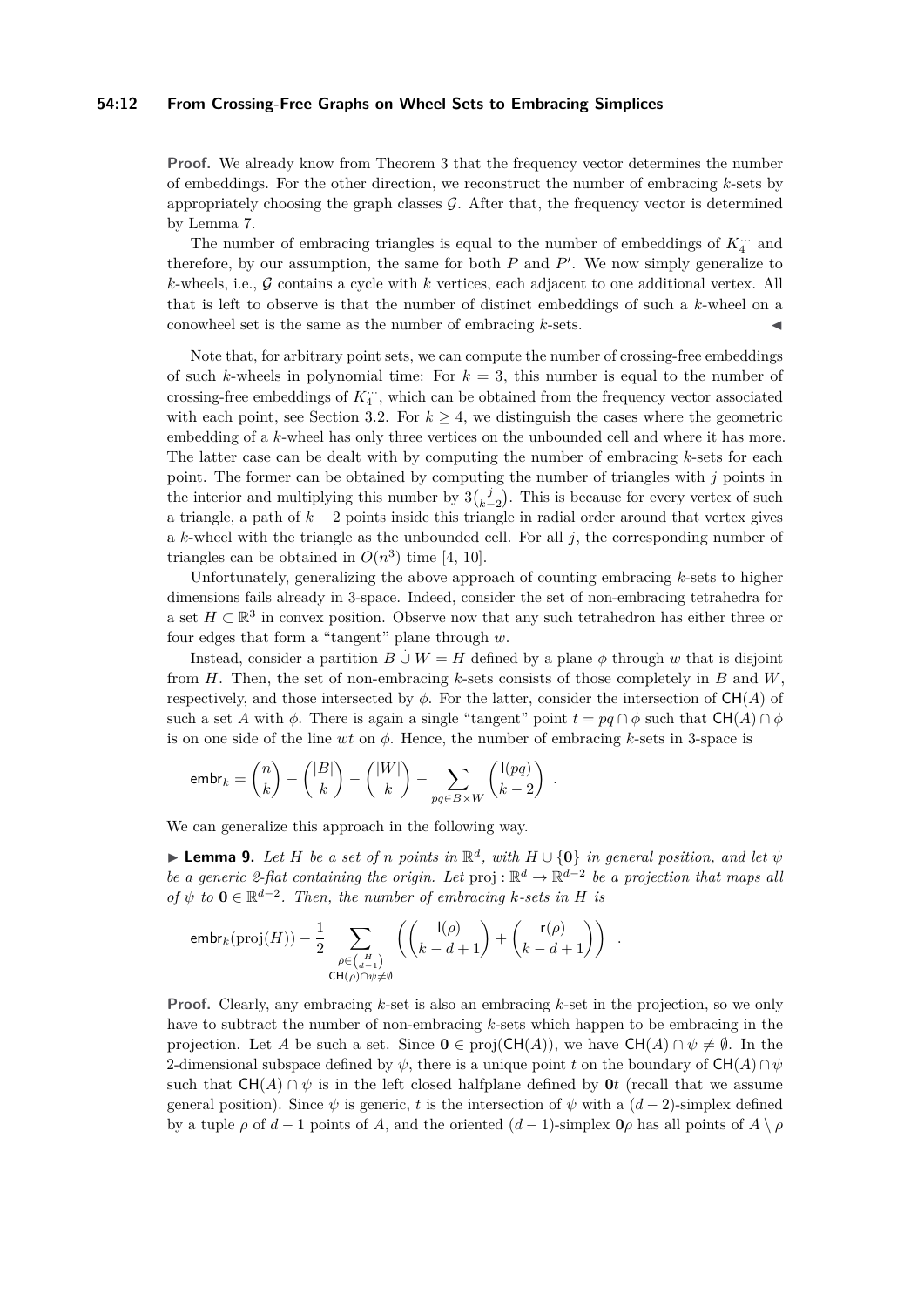either on its positive or negative side. We are thus counting each such non-embracing *k*-set twice (for the left and the right "tangent"), and the claim follows.

With the previous lemma at hand, it is now a simple task to give a proof of our main computational result.

▶ Theorem [4](#page-3-2) (restated). Let  $d \geq 3$  be fixed and let H be a set of *n* points in  $\mathbb{R}^d$ . Then, the *simplicial depth of a point w in H can be computed in*  $O(n^{d-1})$  *time.* 

**Proof.** The proof of Lemma [9](#page-11-0) is constructive (apart from the choice of  $\psi$ , which can be done arbitrarily using the techniques in [\[8\]](#page-14-19)). Whether a  $(d-1)$ -simplex intersects  $\psi$  can be computed in  $O(d^d)$  time. It thus remains to compute the values of  $I(\rho)$  for the  $(d-1)$ -tuples  $\rho$ . While a brute-force approach would take  $O(n^d)$  time for this operation, we can actually consider the points of *H* as vectors representing points in the  $(d-1)$ -dimensional projective plane. We compute the dual hyperplane arrangement [\[9\]](#page-14-20) in  $O(n^{d-1})$  time, which allows us to extract the values of  $\mathcal{L}(\rho)$  within the same time bounds (as also discussed in [\[9\]](#page-14-20)).

Note that the part whose running time depends on *d* is computing the values of  $\mathcal{L}(\rho)$ . After  $O(n^{d-1})$  time, we can produce a vector indicating the number of  $(d-1)$ -simplices intersecting  $\psi$  with a certain number of points on their positive side. Using this vector, we only have to sum up over  $O(n)$  binomial coefficients in each recursion step to obtain the number of embracing *k*-sets.

## **4.2 Polytopes with few vertices**

Through the so-called Gale transform (cf. [\[31,](#page-15-3) [32,](#page-15-4) [33\]](#page-15-5)), origin-embracing triangles are in correspondence to facets ((*n*−4)-faces) of simplicial (*n*−3)-polytopes with at most *n* vertices. More generally, subsets of size *i* containing the origin in their convex hull correspond to (*n* − *i* − 1)-faces. Therefore, some of our results connect to such simplicial *d*-dimensional polytopes with at most  $d + 3$  vertices (number of frequency vectors, number of order types, computation of number of embracing triangles, etc.) and thus to known results in that context.

**Gale duality.** For  $n > d$ , we call a matrix  $A \in \mathbb{R}^{n \times d}$  *legal* if *A* has full rank *d* and  $A^{\top} \mathbf{1}_n = \mathbf{0}_d$ . Let  $S_A = (p_1, p_2, \ldots, p_n)$  be the sequence of points in  $\mathbb{R}^d$  with the coordinates of  $p_i$  obtained from the *i*th row of *A*. Legal thus means that *S<sup>A</sup>* is not contained in a hyperplane and that the origin is the centroid of  $S_A$ . For legal matrices  $A \in \mathbb{R}^{n \times d}$  and  $B \in \mathbb{R}^{n \times n - d - 1}$ , we call B an *orthogonal dual* of *A*, in symbols  $A \perp B$ , if  $A^{\top}B = \mathbf{0}_{d \times (n-d-1)}$ . *S<sub>B</sub>* is called a *Gale dual (Gale transform, Gale diagram) of*  $S_A$ <sup>[5](#page-12-0)</sup> In other words, if  $A \perp B$  then all column vectors of *B* are orthogonal to all column vectors of *A*; together with the legal condition, this means that the column vectors of *B* span the space of all vectors orthogonal to the column vectors of *A* and to  $\mathbf{1}_n$ , i.e., it is a basis of the null space of the vector space spanned by the columns of  $(A\mathbf{1}_n)$ . (The matrix  $(A\mathbf{1}_n)$  is the matrix A with an extra column of 1's.)

<span id="page-12-1"></span>▶ Proposition 10 ([\[20,](#page-14-21) p. 111]). Let  $A \perp B$  with  $S_A = (p_1, p_2, \ldots, p_n)$ ,  $S_B = (p_1^*, p_2^*, \ldots, p_n^*)$ . *For every*  $I \subseteq [n]$ *, the set*  $\{p_i \mid i \in I\}$  *is contained in a facet of*  $\text{CH}(S_A)$  *iff*  $\{p_i^* \mid i \notin I\}$  *is embracing.*

<span id="page-12-0"></span> $5$  Following [\[32\]](#page-15-4), we add the requirement that the origin is the centroid, in contrast to, e.g., [\[20,](#page-14-21) Chapter 5.6].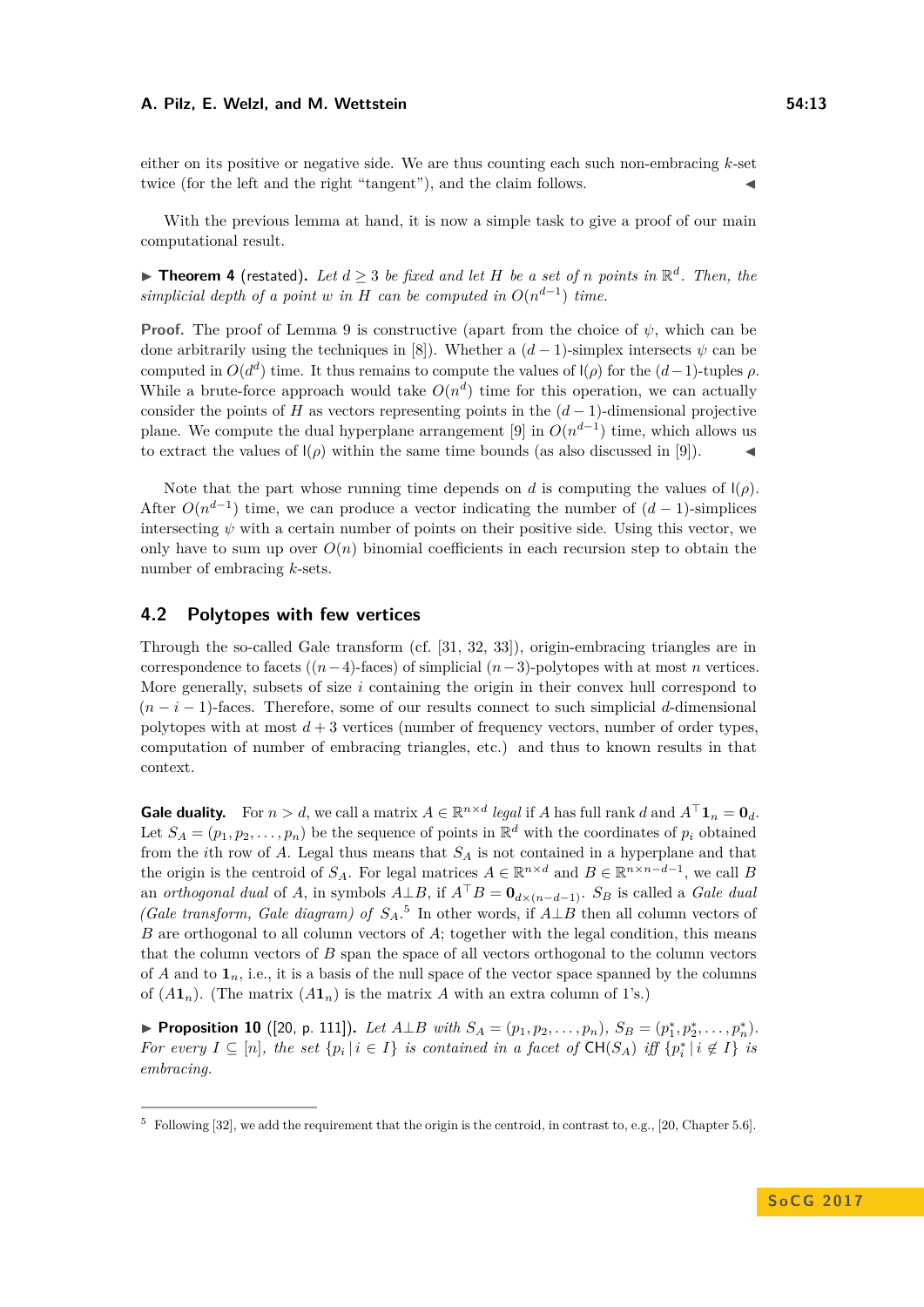## **54:14 From Crossing-Free Graphs on Wheel Sets to Embracing Simplices**

For a *d*-dimensional polytope  $\mathcal{P}$ , the *f*-vector of  $\mathcal{P}$  is defined as  $f(\mathcal{P}) = (f_{-1}, f_0, \ldots, f_{d-1}),$ where  $f_i(\mathcal{P})$  is the number of *i*-dimensional faces (*i*-faces) of  $\mathcal P$  (the empty face is the unique (−1)-face, 0-faces are vertices, 1-faces are edges, . . . , (*d* − 1)-faces are facets). A property of the Gale dual is that the points in  $S_A$  are in general position iff the rows in  $B$  are linearly independent [\[20,](#page-14-21) p. 111]. Thus, if  $S := \{p_1, p_2, \ldots, p_n\}$  is a set of *n* points in general position,  $\mathcal{P} := \mathsf{CH}(S)$ , and *Q* is the set  $\{p_1^*, p_2^*, \ldots, p_n^*\}$ , then  $f_i(\mathcal{P})$  equals the number of embracing  $(n-i-1)$ -sets in  $Q$ .<sup>[6](#page-13-6)</sup> Computing the *f*-vector can thus be done by computing the Gale dual and by using Proposition [10.](#page-12-1)

**Proposition 11.** *Given a legal matrix*  $A \in \mathbb{R}^{n \times d}$ , an orthogonal dual can be computed in *time*  $O(n^{\omega})$ *, where*  $\omega$  *is the exponent for matrix multiplication over*  $\mathbb{R}$ *.* 

<span id="page-13-7"></span>**Corollary 12.** For a set *S* of  $n = d + k$  points in general position in  $\mathbb{R}^d$ , the number of *facets of the simplicial polytope*  $\mathsf{CH}(S)$  *can be computed in time*  $O(n^{k-2})$  *for*  $k \geq 5$  *and in*  $O(n^{\omega})$  *otherwise, where*  $\omega$  *is the exponent for matrix multiplication over*  $\mathbb{R}$ *.* 

Note that the asymptotic number of facets may be as large as  $n^k$ . A generalization of Corollary [12](#page-13-7) to sets not necessarily in general position is possible for  $k = 3$ . Our efficient computation of the number of embracing *k*-sets thus lets us obtain not only the *f*-vector of a polytope, but of course related vectors like the *h*- and the *g*-vector. We finally draw the connection between order types of conowheel sets and the combinatorial structure of simplicial *d*-polytopes with  $d+3$  vertices.

**Proposition 13.** *The family of embracing triangles of a conowheel set*  $P = H \cup \{w\}$ *determines the order type of P.*

It is therefore no coincidence that the number obtained in Theorem [1](#page-1-1) is the same as the one obtained by Perles for the number of simplicial *d*-polytopes with  $d+3$  vertices (see [\[15,](#page-14-2) Chapter 6.3]). Also, the number of *f*-vectors of polytopes with at most *d* + 3 vertices, as obtained by Linusson [\[17\]](#page-14-4), equals the number of frequency vectors by Lemma [7;](#page-10-0) via the Gale dual, we thus obtain a direct proof for the number of these *f*-vectors, as desired by Linusson. Doing so for  $d + 4$  vertices, however, remains an open problem.

## **References**

- <span id="page-13-4"></span>**1** Bernardo M. Ábrego and Silvia Fernández-Merchant. A lower bound for the rectilinear crossing number. *Graphs Combin.*, 21(3):293–300, 2005. [doi:10.1007/s00373-005-0612-5](http://dx.doi.org/10.1007/s00373-005-0612-5).
- <span id="page-13-2"></span>**2** Peyman Afshani, Donald R. Sheehy, and Yannik Stein. Approximating the simplicial depth. *CoRR*, abs/1512.04856, 2015.
- <span id="page-13-0"></span>**3** Oswin Aichholzer, Thomas Hackl, Clemens Huemer, Ferran Hurtado, Hannes Krasser, and Birgit Vogtenhuber. On the number of plane geometric graphs. *Graphs Combin.*, 23:67–84, 2007. [doi:10.1007/s00373-007-0704-5](http://dx.doi.org/10.1007/s00373-007-0704-5).
- <span id="page-13-5"></span>**4** Esther M. Arkin, Samir Khuller, and Joseph S. B. Mitchell. Geometric knapsack problems. *Algorithmica*, 10(5):399–427, 1993. [doi:10.1007/BF01769706](http://dx.doi.org/10.1007/BF01769706).
- <span id="page-13-3"></span>**5** Andries E. Brouwer. The enumeration of locally transitive tournaments. Technical Report ZW 138/80, Mathematisch Centrum, Amsterdam, 1980.
- <span id="page-13-1"></span>**6** Andrew Y. Cheng and Ming Ouyang. On algorithms for simplicial depth. In *Proc. 13th Canadian Conference on Computational Geometry*, pages 53–56, 2001.

<span id="page-13-6"></span><sup>&</sup>lt;sup>6</sup> Note that linear independence of the rows of *B* does not assure general position of *Q*, but projecting *Q* to the unit circle does, as no two points are collinear with **0**.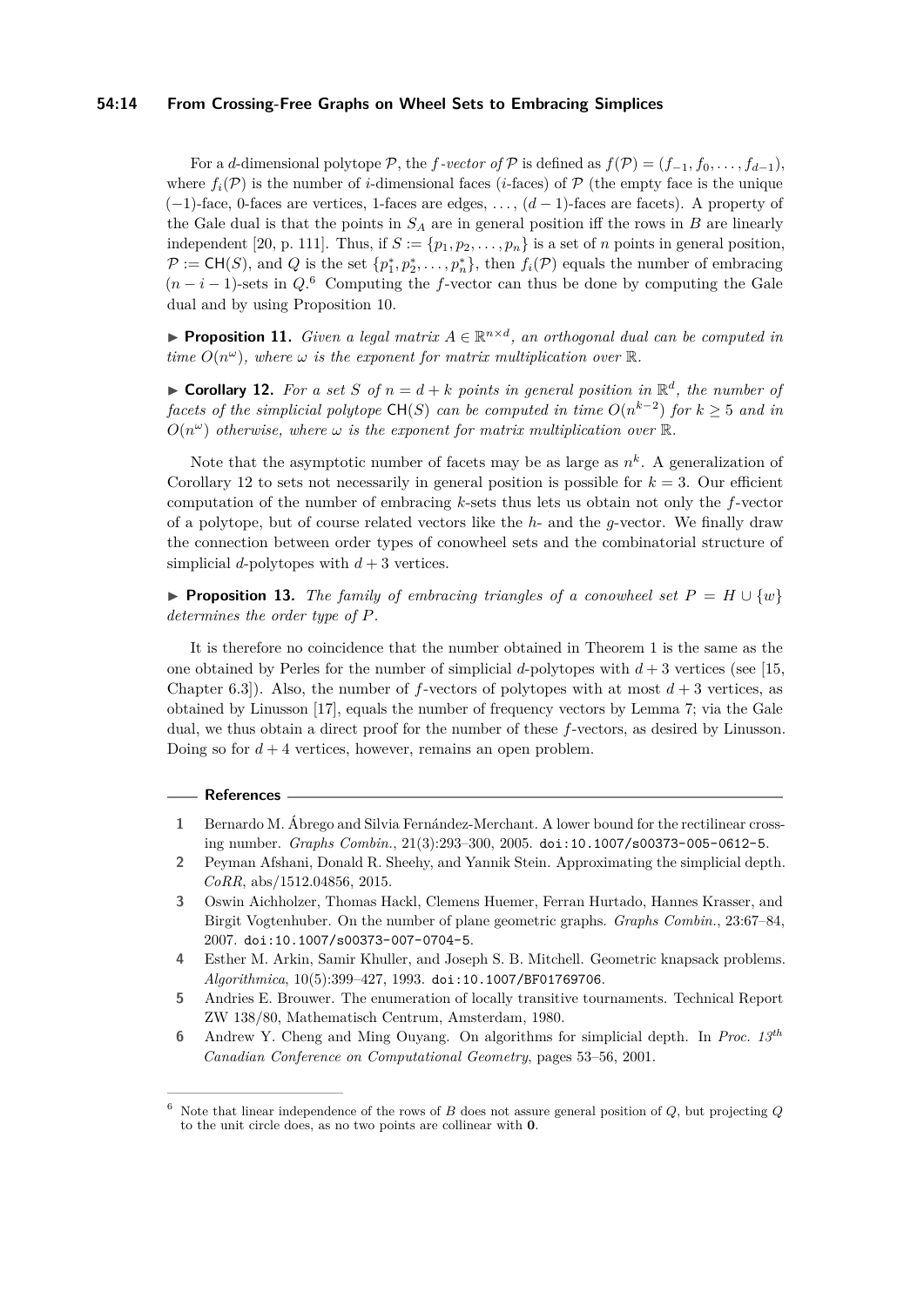- <span id="page-14-7"></span>**7** Serge Dulucq and Jean-Guy Penaud. Cordes, arbres et permutations. *Discr. Math.*, 117(1):89–105, 1993. [doi:10.1016/0012-365X\(93\)90326-O](http://dx.doi.org/10.1016/0012-365X(93)90326-O).
- <span id="page-14-19"></span>**8** Herbert Edelsbrunner and Ernst P. Mücke. Simulation of simplicity: a technique to cope with degenerate cases in geometric algorithms. *ACM Trans. Graph.*, 9(1):66–104, 1990. [doi:10.1145/77635.77639](http://dx.doi.org/10.1145/77635.77639).
- <span id="page-14-20"></span>**9** Herbert Edelsbrunner, Joseph O'Rourke, and Raimund Seidel. Constructing arrangements of lines and hyperplanes with applications. *SIAM J. Comput.*, 15(2):341–363, 1986. [doi:](http://dx.doi.org/10.1137/0215024) [10.1137/0215024](http://dx.doi.org/10.1137/0215024).
- <span id="page-14-18"></span>**10** David Eppstein, Mark H. Overmars, Günter Rote, and Gerhard J. Woeginger. Finding minimum area k-gons. *Discr. Comput. Geom.*, 7:45–58, 1992. [doi:10.1007/BF02187823](http://dx.doi.org/10.1007/BF02187823).
- <span id="page-14-8"></span>**11** Philippe Flajolet and Marc Noy. Analytic combinatorics of non-crossing configurations. *Discr. Math.*, 204(1-3):203–229, 1999. [doi:10.1016/S0012-365X\(98\)00372-0](http://dx.doi.org/10.1016/S0012-365X(98)00372-0).
- <span id="page-14-12"></span>**12** Joseph Gil, William L. Steiger, and Avi Wigderson. Geometric medians. *Discr. Math.*, 108(1-3):37–51, 1992. [doi:10.1016/0012-365X\(92\)90658-3](http://dx.doi.org/10.1016/0012-365X(92)90658-3).
- <span id="page-14-3"></span>**13** Jacob E. Goodman and Richard Pollack. Multidimensional sorting. *SIAM J. Comput.*, 12(3):484–507, 1983.
- <span id="page-14-16"></span>**14** Jacob E. Goodman and Richard Pollack. Semispaces of configurations, cell complexes of arrangements. *J. Combin. Theory Ser. A*, 37(3):257–293, 1984.
- <span id="page-14-2"></span>**15** Branko Grünbaum. *Convex Polytopes*. Springer, 2nd edition, 2003.
- <span id="page-14-13"></span>**16** Samir Khuller and Joseph S. B. Mitchell. On a triangle counting problem. *Inf. Process. Lett.*, 33(6):319–321, 1990. [doi:10.1016/0020-0190\(90\)90217-L](http://dx.doi.org/10.1016/0020-0190(90)90217-L).
- <span id="page-14-4"></span>**17** Svante Linusson. The number of *M*-sequences and *f*-vectors. *Combinatorica*, 19(2):255–266, 1999. [doi:10.1007/s004930050055](http://dx.doi.org/10.1007/s004930050055).
- <span id="page-14-11"></span>**18** R. Y. Liu. On a notion of data depth based on random simplices. *Annals of Statistics*, 18:405–414, 1990.
- <span id="page-14-17"></span>**19** László Lovász, Katalin Vesztergombi, Uli Wagner, and Emo Welzl. Convex quadrilaterals and *k*-sets. In *Towards a Theory of Geometric Graphs*, pages 139–148. AMS, Providence, 2004.
- <span id="page-14-21"></span>**20** Jiří Matoušek. *Lectures on Discrete Geometry*. Springer, 2002.
- <span id="page-14-15"></span>**21** Juan José Montellano-Ballesteros and Ricardo Strausz. Counting polytopes via the Radon complex. *J. Comb. Theory, Ser. A*, 106(1):109–121, 2004. [doi:10.1016/j.jcta.2004.01.](http://dx.doi.org/10.1016/j.jcta.2004.01.005) [005](http://dx.doi.org/10.1016/j.jcta.2004.01.005).
- <span id="page-14-9"></span>**22** Theodore S. Motzkin. Relations between hypersurface cross ratios, and a combinatorial formula for partitions of a polygon, for permanent preponderance, and for non-associative products. *Bull. Amer. Math. Soc.*, 54(4):352–360, 1948.
- <span id="page-14-14"></span>**23** Edgar M. Palmer and Robert W. Robinson. Enumeration of self-dual configurations. *Pacific J. Math.*, 110(1):203–221, 1984.
- <span id="page-14-0"></span>**24** Dana Randall, Günter Rote, Francisco Santos, and Jack Snoeyink. Counting triangulations and pseudo-triangulations of wheels. In *Proc. 13th Canadian Conference on Computational Geometry*, pages 149–152, 2001.
- <span id="page-14-10"></span>**25** Peter J. Rousseeuw and Ida Ruts. Bivariate location depth. *J. Royal Stat. Soc. Ser. C*, 45(4):516–526, 1996.
- <span id="page-14-1"></span>**26** Andres J. Ruiz-Vargas and Emo Welzl. Crossing-free perfect matchings in wheel point sets. Unpublished manuscript, September 2015.
- <span id="page-14-5"></span>**27** Micha Sharir and Adam Sheffer. Counting triangulations of planar point sets. *Electr. J. Combin.*, 18(1), 2011.
- <span id="page-14-6"></span>**28** Micha Sharir, Adam Sheffer, and Emo Welzl. Counting plane graphs: Perfect matchings, spanning cycles, and Kasteleyn's technique. *J. Comb. Theory Ser. A*, 120(4):777–794, 2013. [doi:10.1016/j.jcta.2013.01.002](http://dx.doi.org/10.1016/j.jcta.2013.01.002).